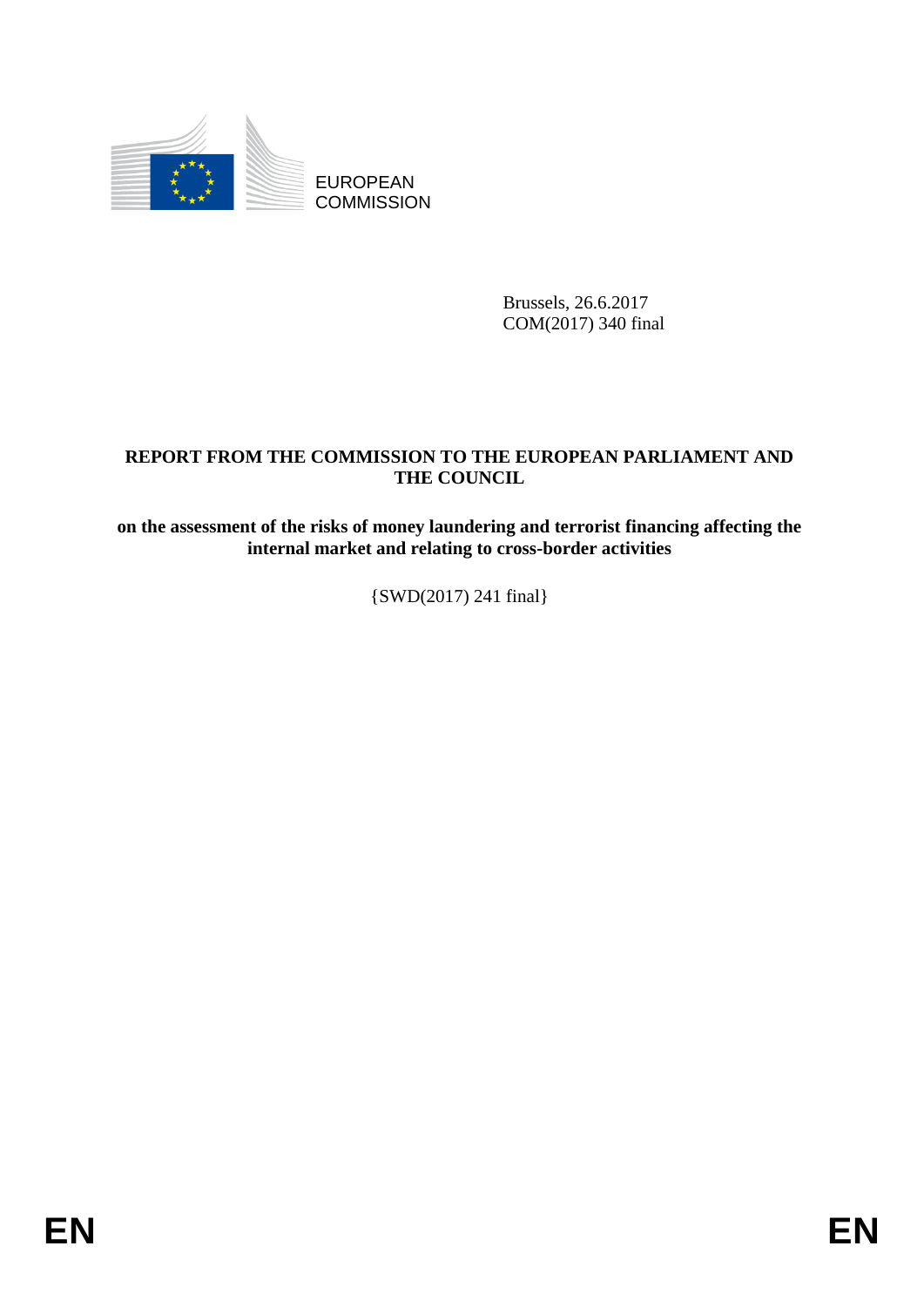### **1. INTRODUCTION**

Money laundering and terrorism financing are significant and evolving challenges which need to be addressed at European Union (EU) level. The recent terrorist attacks and recurring financial scandals call for stronger action in this area.

In the context of the internal market, financial flows are integrated and cross-border by nature, and money can flow swiftly, if not instantly, from one Member State to another, allowing criminals and terrorists to move funds across countries avoiding detection by authorities.

To address these cross-border phenomena, the EU Anti-Money Laundering/Counter-Terrorism Financing (AML/CFT) framework has defined common rules on the controls and reporting obligations by financial institutions and other economic actors and established a robust framework for EU Financial Intelligence Units (FIUs) to analyse suspicious transactions and cooperate among each other. Despite substantial and steady progress in this area, renewed efforts and additional measures to close any potential gaps are still needed to effectively combat money laundering (ML) and terrorist financing (TF).

This report on the supra-national risk assessment (SNRA) of the risks of ML and TF affecting the internal market and relating to cross-border activities is the first report carried out at a supranational level in the EU. It analyses the risks of ML and TF the EU could face and proposes a comprehensive approach to address them.

Under Article 6 of Directive (EU) 2015/849 on the prevention of the use of the financial system for the purposes of the ML or TF (the Fourth Anti-Money Laundering Directive, or  $4AMLD$ <sup>1</sup> requiring the Commission must draw up, by 26 June 2017, a report identifying, analysing and evaluating the ML and TF risks at Union level. The publication of this SNRA is also one of the deliverables of the European Security  $\text{A}$ genda<sup>2</sup>, and the Action Plan on Terrorist Financing<sup>3</sup>.

Having a clear understanding and analysis of ML and TF risks is a pre-requisite before any efficient and adequate policy response can be made. Risk assessment is particularly important for the internal market given that financial flows are integrated and crossborder by nature.

**The SNRA uses a defined methodology<sup>4</sup> to provide a systematic analysis of the ML or TF risks linked to the modi operandi used by perpetrators. The aim is not to pass judgment on a sector as a whole, but to identify circumstances in which the services and products it delivers or provides could be abused for TF or ML purposes**. **This SNRA is based on Directive 2005/60/EC (3AMLD), the legislation in force at the time of the analysis. It describes the areas in which, at the time, the EU legal framework was not as harmonised or complete as it would be once the subsequent revisions of 3AMLD had taken effect**.

 $1$ <sup>1</sup> The deadline for transposing this Directive into national laws is 26 June 2017

<sup>2</sup> COM(2015) 185 final, 28.04.2015

<sup>3</sup> COM(2016) 50 final, 02.02.2016

 $4$  For a more detailed description of the methodology, see the Staff Working Document (2017) 241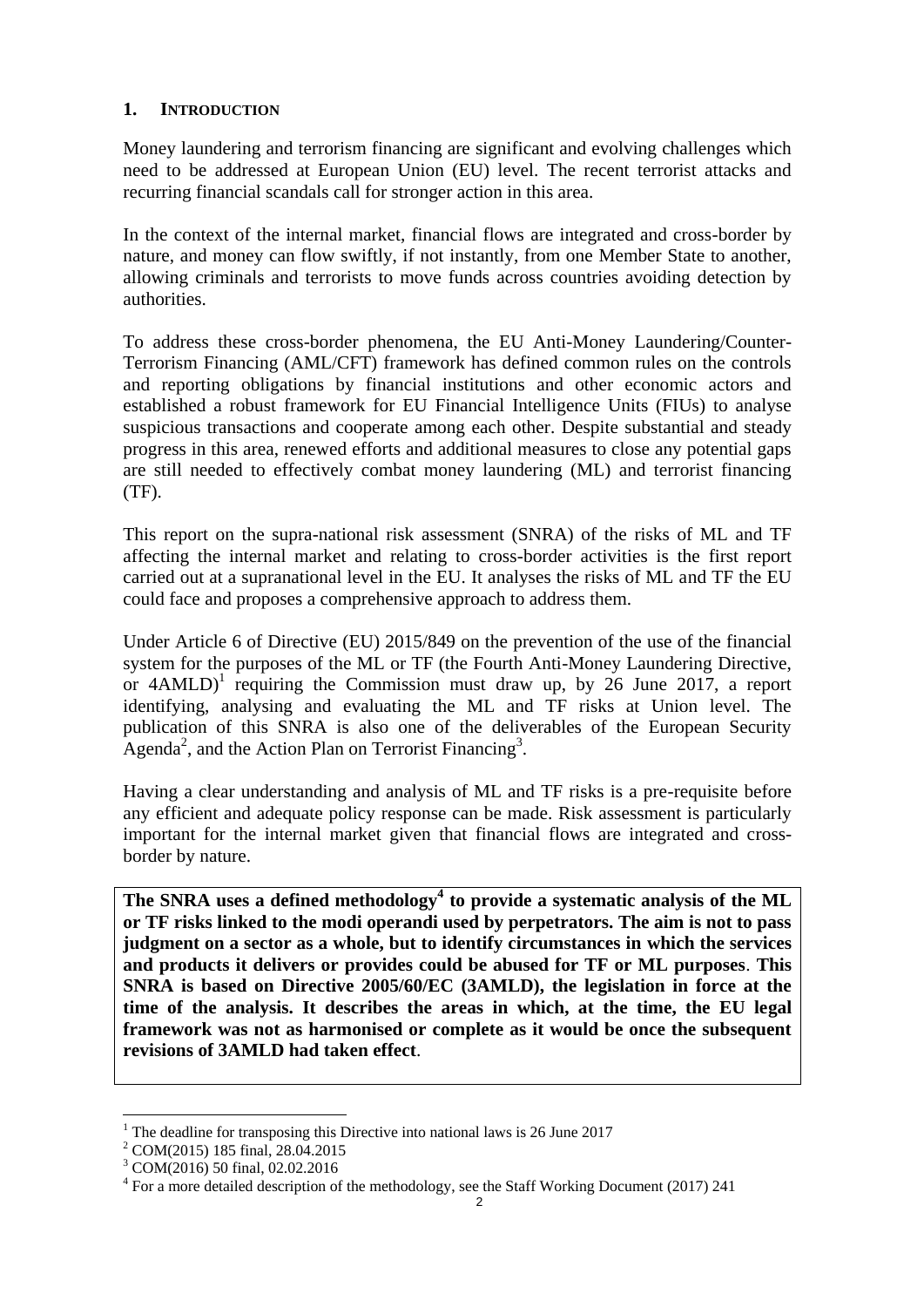**This SNRA focuses on vulnerabilities identified at EU level, both in terms of legal framework and in terms of effective application. It does not prejudge the mitigating measures that some Member States are applying or may decide to apply in response to their own national ML/CFT risks. They may therefore be implementing some of the recommendations below already, or have adopted stricter rules than the minimum rules defined at EU level. The assessment of vulnerabilities mitigating measures identified in this report should therefore be considered a baseline that could be adapted, depending on the national measures already in place.**

**Under Article 6 of 4AMLD, in the event that Member States that decide not to apply any of the suggested recommendations in their national anti-money laundering and counter-terrorism financing (AML/CFT) regimes they should notify the Commission of their decision and provide a justification for it ("comply or explain").**

This report presents the main risks for the internal market in a wide range of sectors and the horizontal vulnerabilities which can affect such sectors. On this basis, this report presents the mitigating measures that should be pursued at EU and national level to address these risks and puts forward a number of recommendations for the different actors involved in the fight against ML and TF.

While the Commission acknowledges the risks posed by some high-risk third countries, such geographical risk analysis was not part of this first SNRA. This is due to the fact that the analysis of the risks posed by these jurisdictions is currently conducted in the context of a separate process, namely the Commission delegated acts identifying thirdcountry jurisdictions which have strategic deficiencies that pose significant threats to the EU financial system for  $ML/TF$ <sup>5</sup>.

## **2. OUTCOMES OF THE SNRA**

The Commission has identified 40 products or services that are considered potentially vulnerable to ML/TF risks affecting the internal market. These cover 11 professional sectors, including all those defined by the 4AMLD, along with some not included in the scope of the Directive but considered relevant for the SNRA<sup>6</sup>. This has enabled the Commission to pinpoint the areas of the internal market that are at greatest risk and represent the most widespread means used by criminals. The SNRA focuses first and foremost on the risks associated with each relevant sector. At the same time, in assessing the measures recommended to address such risks, the Commission has looked at the most widespread means used by criminals.

# **2.1. Main risks to the internal market in the sectors covered by the SNRA<sup>7</sup>**

 $\overline{\phantom{0}}$ <sup>5</sup> Commission Delegated Regulation (EU) 2016/1675 of 14 July 2016 supplementing Directive (EU) 2015/849 of the European Parliament and of the Council by identifying high-risk third countries with strategic deficiencies. In addition, an EU listing process is ongoing in order to identify and address third countries that fail to comply with tax good governance standards (COM(2016) 24 final).

<sup>&</sup>lt;sup>6</sup> These risks are linked to the use of cash, virtual currencies, crowdfunding, non-life insurance and nonprofit organisations, as well as Hawala and other similar informal value transfer services' providers.

<sup>&</sup>lt;sup>7</sup> The accompanying staff working paper contains a detailed analysis of the level of threat and vulnerability to ML and TF faced by each sector when delivering specific products or services.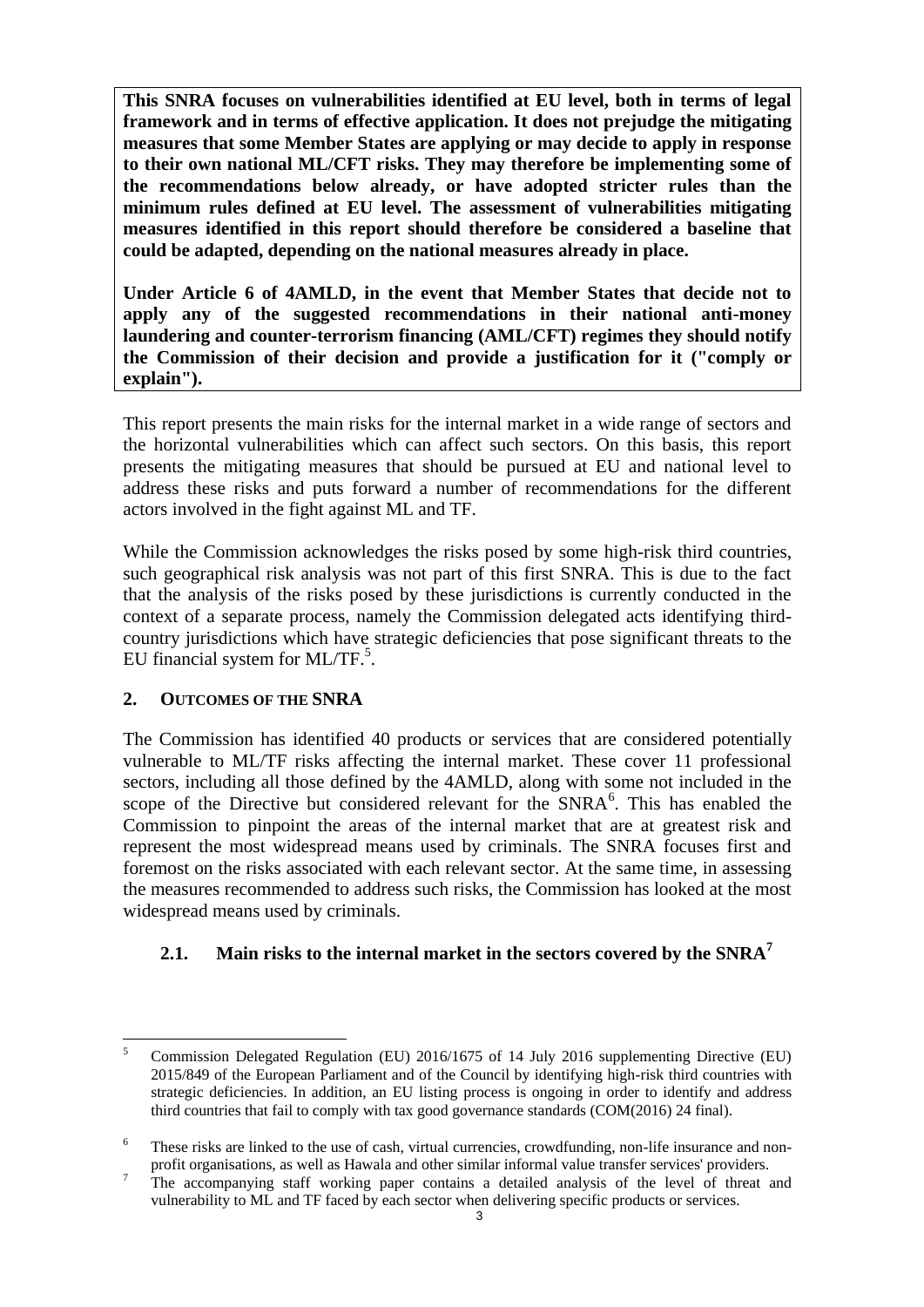### *2.1.1. Financial sector*

The financial sector has been covered by the EU AML/CFT framework since 1991 and seems to have a good awareness of its risks. While terrorists and criminals are still trying to use the financial sector for their activities, the assessment shows that the level of ML/TF risks to the financial sector is moderately significant due to the mitigating measures already in place.

However, the risk of money laundering remains significant for certain segments in the financial sector, such as **private banking and institutional investment** (especially through brokers). This is due to the overall higher exposure to product and customer risks, pressures of competition in the sector and a limited understanding among supervisors of their operational AML/CFT risks. **Safe custody services** are also seen as significantly exposed to ML risks due to limitations in monitoring capacities for obliged entities – and the existence of non-regulated storage facilities (e.g. free zones).

**Electronic money or money value transfer services (i.e. money remittances)<sup>8</sup>** are considered as significantly and even highly significantly exposed to ML/TF risks - the first sector because of their anonymity features under 3AMLD and the second because of uneven monitoring capacities among obliged entities. For **currency exchange offices and money remittances**, applying AML/CFT rules to occasional transactions only above EUR 15 000 seems problematic since criminals can make smaller transfers over time. This is especially problematic in the absence of a common definition of operations which are linked or have an actual element of duration.

Emerging products – such as **crowdfunding platforms and virtual currencies** – appear to be significantly exposed to ML/TF risks. Some Member States have decided to address these financial products in national law, but overall the EU legal framework under 3AMLD remains inadequate. **FinTech<sup>9</sup>** aims to introduce new technological solutions for speedier, securer and more efficient financial products but also could open up opportunities for criminals. In order to adapt to ongoing technological developments, further analysis will be required to understand what risks products in this fast-developing sector may pose and to leverage the possibilities of new technologies to improve AML/CFT efforts.

Finally, the assessment has shown that fraudulent application of **consumer's credit and low value loans** has been a recurrent practice in recent terrorist cases. There is a low level of awareness and diverging application of AML/CFT requirements at national level for such products.

## *2.1.2. Gambling sector*

Under 3AMLD, the gambling sector has not been subject to AML/CFT requirements except for casinos. Under 4AMLD all providers of gambling services become obliged entities. However Member States may decide to grant full or partial exemptions to

 $\overline{8}$ <sup>8</sup> Article 4(22) of Directive (EU) 2015/2366 defines 'money remittances' as a payment service where funds are received from a payer, without any payment accounts being created in the name of the payer or the payee, for the sole purpose of transferring a corresponding amount to a payee or to another payment service provider acting on behalf of the payee, and/or where such funds are received on behalf of and made available to the payee.

<sup>9</sup> 'FinTech' refers to technology-enabled and technology-supported financial services. Technology has the potential to facilitate access to financial services and to make the financial system more efficient 'Reg Tech' is about adopting new technologies to facilitate the delivery of regulatory requirements.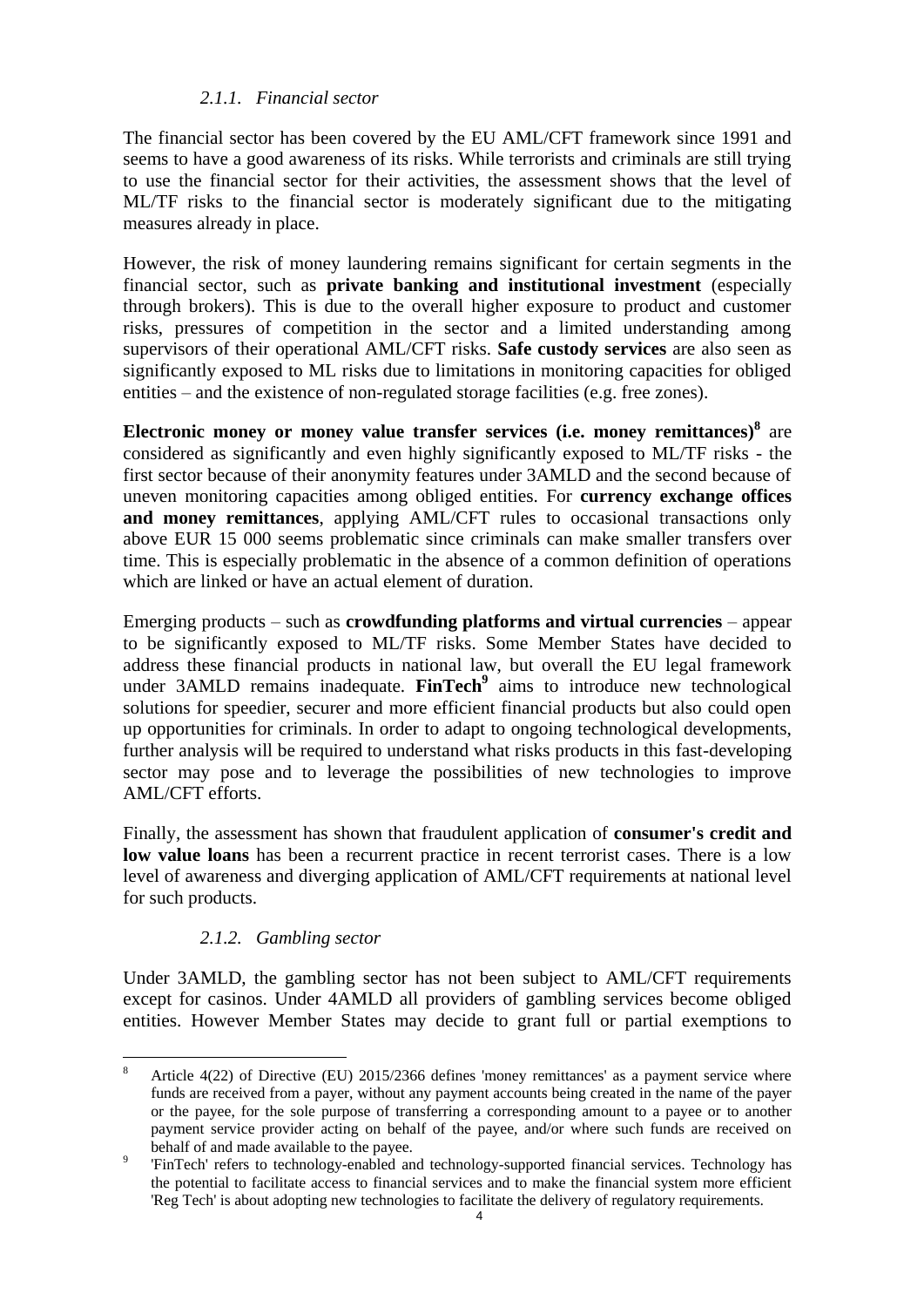providers of certain gambling services, on the basis of a proven low risk. Member States should take into consideration the relevant findings of this SNRA.

At this stage, certain gambling products are considered as significantly exposed to ML risks. In the case of **land-based betting** and **poker**, this seems to be particularly due to inefficient controls. This is either because, by their nature, these activities involve significant volumes of speedy and anonymous transactions often cash based or a peer-topeer element with a lack of proper supervision. When **gambling online**, there is high-risk exposure due to the huge volumes of transactions/financial flows and non-face-to-face element. Online gambling allows for anonymous means of payments, but at the same time offers an important mitigating feature in the form of transaction-tracking. **Lotteries and gaming machines** (outside casinos) present a moderate level of ML/TF risks. Lotteries have developed a certain level of controls, in particular to address risks associated with high winnings. Although **casinos** present inherently high-risk exposure, their inclusion in the AML/CFT framework since 2005 has had a mitigating effect on ML/CFT risks. **Land-based bingo** is seen as presenting a low level of ML/TF risks due to its relatively low stakes and winnings.

## *2.1.3. Designated non-financial businesses and professions*

Overall, the non-financial sector's exposure to ML/TF risks is considered as significant and even highly significant. The identification of the **beneficial owner** of the customer seems to be the main weakness in this sector, especially for **trust and company services providers, tax advisors, auditors, external accountants, notaries and other independent legal professionals**. The analysis has shown that sometimes the concept of beneficial owner itself is either not properly understood or not correctly checked when entering into a business relationship.

In the specific case of professionals carrying out activities covered by the legal privilege principle (tax advisors, auditors, external accountants, , notaries and other independent legal professionals), the implementation of AML/CFT rules appears challenging. Legal privilege is an important, recognised principle at EU level. It reflects the delicate balance stemming from the European Court of Justice case-law on the right to a fair trial<sup>10</sup>, itself reflecting the principles of the European Court of Human Rights and the Charter of Fundamental Rights of the European Union (such as article 47).

Under the EU AML framework<sup>11</sup>, such professionals are exempted from reporting obligations when defending a client in a judicial proceeding (legal privilege) which increases the risk of misuse. In effect, there are cases where these professionals sometimes conduct activities that are clearly covered by the very essence of the legal privilege (i.e. ascertaining the legal position of their client or defending or representing their client in judicial proceedings) alongside activities not covered by it, such as providing legal advice in the context of the creation, operation or management of companies. It appears that there are situations where some such professionals might consider all these activities as captured by the legal privilege principle. This might result in a failure to comply with AML/CFT obligations for part of the activities. It is important to stress that compliance with AML/CFT rules does not interfere in any way with the principle of legal privilege. At the same time, its **interpretation and application** by professionals carrying out activities covered by the legal privilege principle could be improved. A better understanding by tax advisors, auditors, external accountants, ,

 $10$  See case C-305/05

 $11$  See Article 23(2) of Directive 2005/60/EC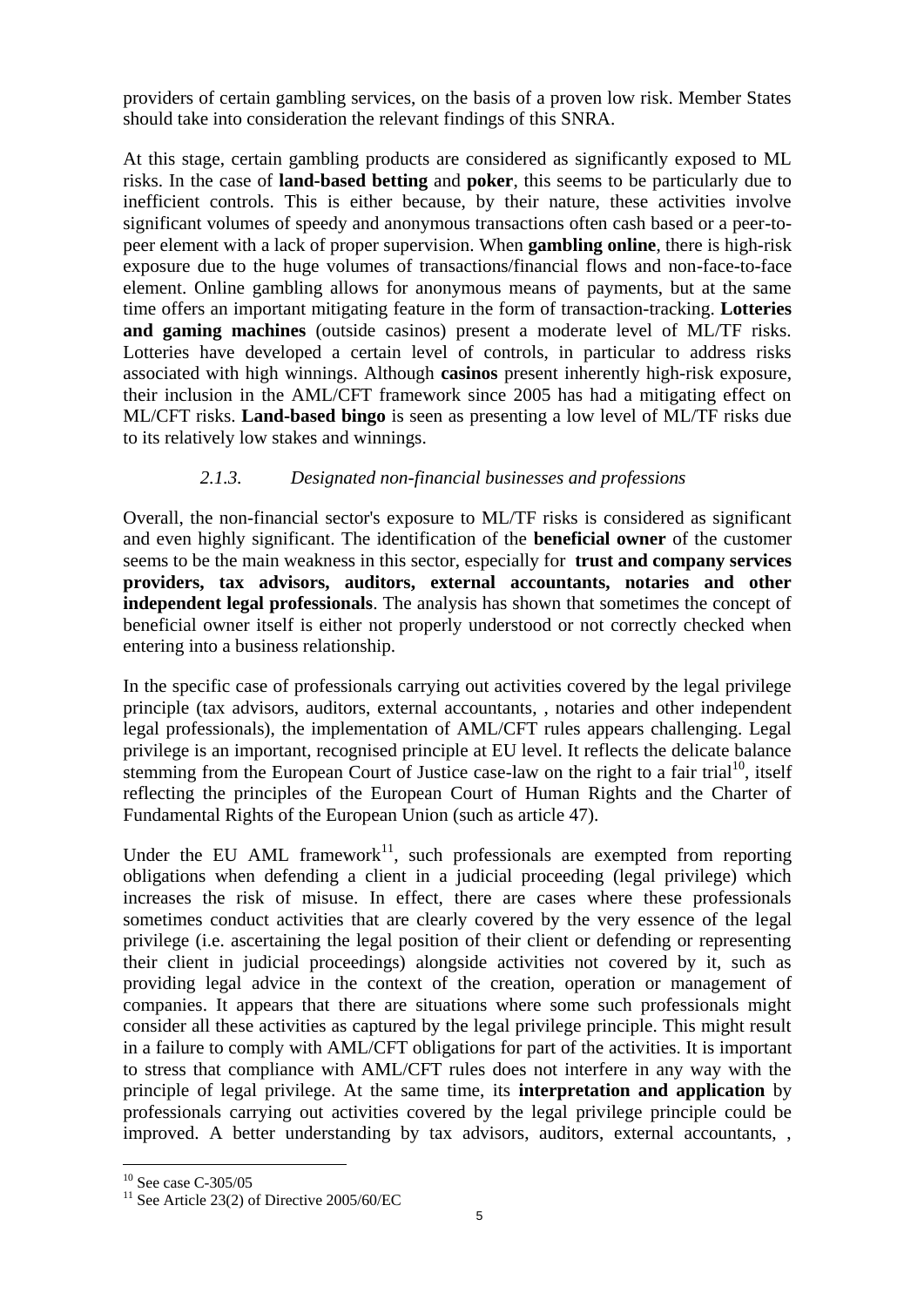notaries and other independent legal professionals would also be beneficial, as they are also considered obliged entities under the 4AMLD.

In addition, based on the current EU legal framework, self-regulatory bodies are designated to supervise tax advisors, auditors, external accountants, , notaries and other independent legal professionals and estate agents<sup>12</sup>. Member States are free to decide that these self-regulatory bodies are competent to receive the suspicious transactions reports (STRs) directly from the obliged entities, being then responsible for sending them to the Financial Intelligence Unit (FIU) promptly and unfiltered. The consultations have shown that obliged entities and self-regulatory bodies in this sector do not report many suspicious transactions to the FIUs especially in certain Member States. This could be an indication either that the suspicious transactions are not correctly detected and reported, or that the self-regulatory body does not ensure a systematic transmission of the suspicious transactions reports (STR).

The **real estate sector** is also exposed to significant ML risks, due to the variety of professionals involved in real estate transactions (real estate agents, credit institutions, notaries and lawyers). Another common means of laundering proceeds is over-invoicing in commercial trade '**trade-based money laundering**') or setting up fictitious loans. Perpetrators use such methods as a means to justify moving criminal proceeds through banking channels, often using false documents to trade in goods and services. Similarly, fictitious loans are often set up between them in order to create a fictitious financial transaction in view of justifying transfers of funds of illegal origin. Such risk is considered as significant by law enforcement authorities.

## *2.1.4. Cash and cash-like assets <sup>13</sup>*

The SNRA has shown that **cash** remains the most recurring means used for ML/TF purposes, since it allows criminals to conceal their identity. That is why it appears in almost every AML/CFT investigation. Under 3AMLD, cash transactions have not been properly monitored in the internal market because of a lack of clear regulation and controls requirements. Some Member States have introduced cash transactions reports (CTR) or limits on cash payments. But in the absence of common requirements for all Member States, criminals may easily exploit differences in legislation. Similarly, the EU framework for controls on cash couriers at the EU external border<sup>14</sup> does not ensure adequate levels of mitigation, especially since it does not cover cash-like products such as highly liquid commodities including gold, diamonds or high-storage anonymous prepaid cards.

In addition, the risks posed by **dealers in high-value goods** accepting cash payments in cash over EUR15 000 are considered significant because of the inherent risk exposure and the weak level of controls. The fact that such traders are subject to AML/CFT rules only to the extent that they accept high-value cash payments seems to lead to ineffectiveness in applying those rules. The challenge is even more important with regard to **cash-intensive businesses**. These are not subject to AML/CFT rules, unless they fall

 $12 \,$ Directive 2015/849 (EU) defines self-regulatory body as a body that represents members of a profession or has a role in regulating them, in performing certain supervisory or monitoring type functions and in ensuring the enforcement of the rules relating to them.

<sup>&</sup>lt;sup>13</sup> Multipropose cash transfers in humanitarian aid operations funded by the EU are not concerned

<sup>14</sup> Regulation (EC) No 1889/2005 of 26 October 2005 on controls of cash entering or leaving the Community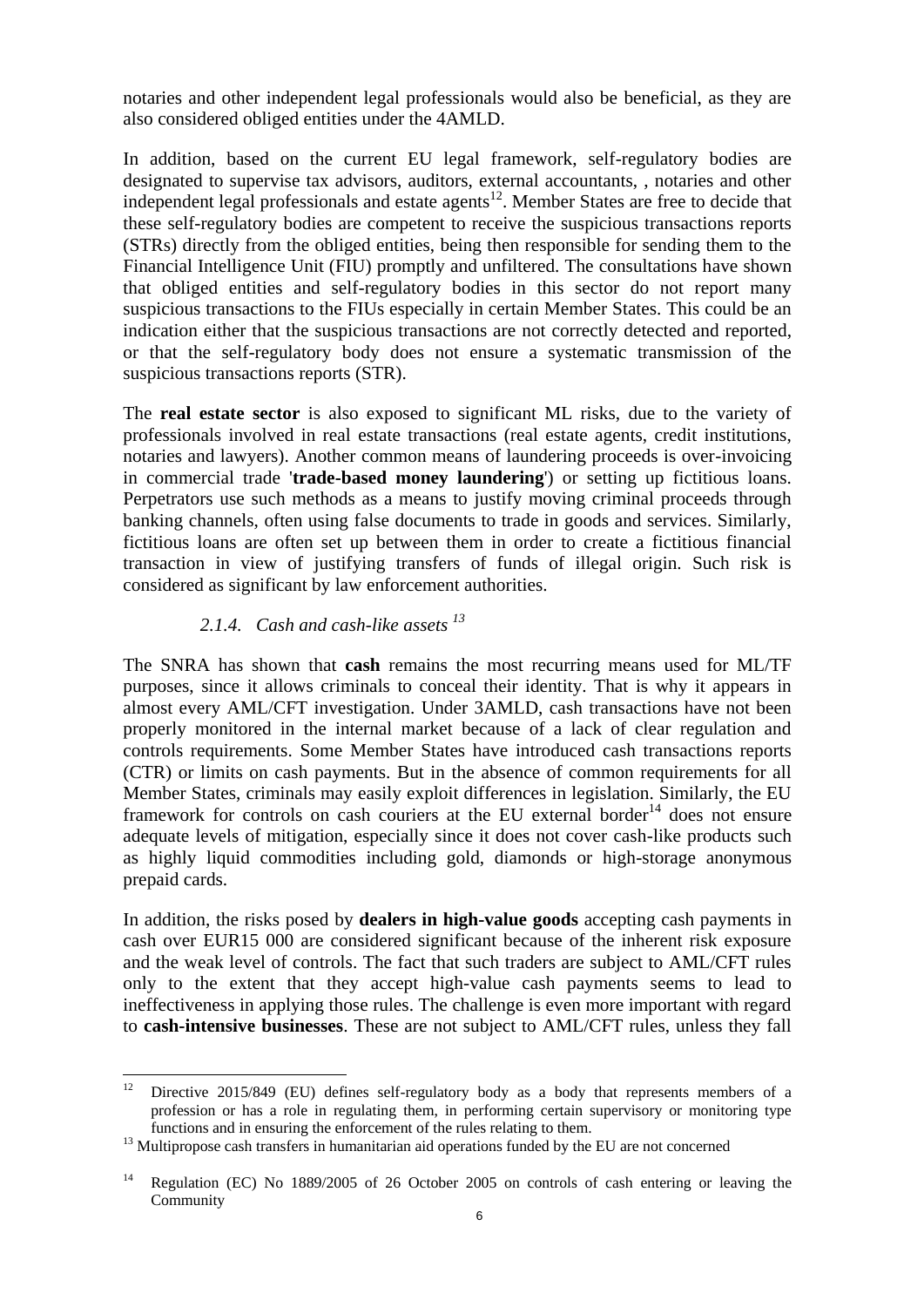into the above-mentioned category of dealers in high-value goods. But they may very conveniently serve for laundering cash-based proceeds from criminal activities.

The assessment also stresses that assets offering similar facilities to cash (**gold, diamonds**) or high-value, easily tradable "lifestyle" goods, (e.g. **cultural artefacts, cars, jewellery, watches**) are also high-risk, because of weak controls. Specific concerns have been expressed about looting and trafficking of antiquities and other artefacts: looted artefacts could serve as a source of terrorist financing – or alternatively artefacts are attractive as placement for money laundering.

## *2.1.5. Non-profit organisations*

Non-profit organisations (NPOs) may be exposed to the risks of being misused for TF purposes. The analysis of the NPO's sector vulnerability to TF has been rather challenging as this sector is characterised by a variety of structures and activities which present varying degrees of risk exposure and risk awareness. This is mostly due to the diverging NPO landscape and differences in legal frameworks and national practices. "Expressive NPOs"<sup>15</sup> present some vulnerability because they may be infiltrated by criminal or terrorist organisations that can hide the beneficial ownership making the traceability of the collect of funds less easy, while some types of "Service  $NPOs''<sup>16</sup>$  are more directly vulnerable due to the intrinsic nature of their activity. This is due to the fact they may involve funding to and from conflict areas or third countries identified by the Commission as presenting strategic deficiencies in their AML CFT regimes $^{17}$ . Nevertheless, it has been considered during the analysis that this variety in the NPOs landscape does not prevent the identification of common characteristics of the NPOs sector's vulnerabilities.

In that context, the analysis has shown that the existing AML/ CFT requirements are not necessarily considered by the competent authorities as adequate to address the specific needs of the NPO sector and controls in place differ, depending on the Member State concerned. It is acknowledged that controls in place are more efficient when dealing with collection of funds within the EU which makes the level of vulnerabilities lower than for transfers of funds or expenditure outside the EU where more material weaknesses remain.

More generally, the assessment of the NPO sector has revealed that it may undergo derisking i.e. some financial institutions may be reluctant to provide it with financial services such as opening a bank account. Some financial transactions may be refused, depending on the country of destination of the funds. In addition, smaller organisations not able to demonstrate that they hold accreditation or tax proof of registration may find themselves unable to open bank accounts. According to NPO representatives, exclusion from the provision of financial services increases the use of cash, which is much more vulnerable to ML/TF abuses.

<sup>&</sup>lt;sup>15</sup> "Expressive NPOs" are NPOs predominantly involved in expressive activities, which include programmes focused on sports and recreation, arts and culture, interest representation, and advocacy

<sup>&</sup>lt;sup>16</sup> "Services NPOs" are NPOs involved in diverse activities, such as programmes focused on providing housing, social services, education, or health care.

<sup>&</sup>lt;sup>17</sup> Commission Delegated Regulation (EU) 2016/1675 of 14 July 2016 supplementing Directive (EU) 2015/849 of the European Parliament and of the Council by identifying high-risk third countries with strategic deficiencies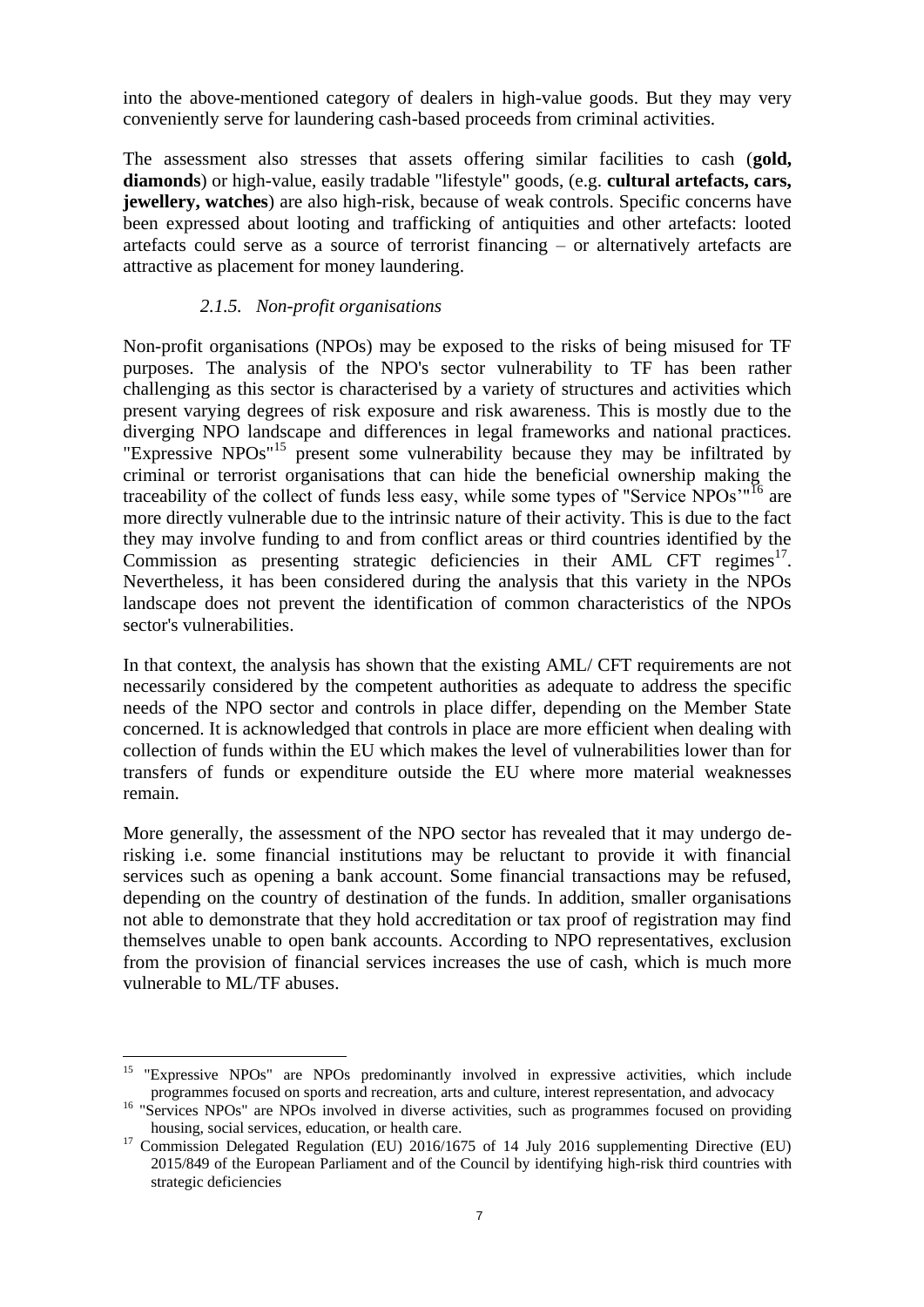The issue of de-risking or financial exclusion is a concern that should be kept in mind when addressing AML/CFT policy. Customers must not be rejected by regulated financial providers and compelled to use underground banking or underground transfer services. However, AML/CFT is only one of the many drivers of de-risking. At EU level, the adoption of the 'Payments Account Directive<sup>18</sup> will greatly boost access to basic financial services that would likely limit the reliance on informal channels.

## *2.1.6. Hawala*

While value transfer services present their own risks, Hawala<sup>19</sup> and other such informal value transfer services pose a specific threat, particularly in the context of TF. Normally, all operators providing payment services as defined in Article 4(3) of Payment Services Directive 2  $(PSD2)^{20}$  should be appropriately registered and regulated. Those providers should seek the status of authorised payment institutions or, under certain conditions, registered payment institution. Hawala and other such informal value transfer services usually qualify as illegal since they are usually not registered and do not comply with the requirements of PSD2. This problem is compounded by the difficulty in detecting the existence of Hawala or other such services: the transactions are often bundled, compensated via goods imports/exports, and leave limited information trail. De-risking is also relevant in this respect, as customers rejected by regulated financial service providers, sometimes resort to illegal services of this kind.

## *2.1.7. Currency counterfeiting*

Currency counterfeiting is a transnational type of illegal activity with a high level of cross-border movements of both criminals and counterfeit currency, and it often involves organised crime groups. The smuggling of counterfeit currency generates proceeds of crime which need to be laundered for their integration into the regular financial stream. In addition currency counterfeiting could be distributed through terrorist networks to fund training, recruitment, attacks and propaganda, which requires large amounts of funds. Proceeds of counterfeiting could be invested to strengthen terrorist support infrastructure.

## **2.2. Horizontal vulnerabilities**

The Commission has identified a number of vulnerabilities common to all sectors.

### *2.2.1. Anonymity in financial transactions (cash and other anonymous financial products)*

Criminal organisations or terrorist groups try to avoid leaving any information trail and to remain undetected when committing illegal activities. By their very nature, cash transactions allow for complete anonymity, making them very attractive payments/transfers methods for perpetrators. Sectors exposed to a high level of cash

<sup>18</sup> Directive 2014/92/EU of 23 July 2014 on the comparability of fees related to payment accounts, payment account switching and access to payment accounts with basic features.

<sup>&</sup>lt;sup>19</sup> Hawalas and other similar service providers (HOSSPs) arrange for the transfer and receipt of funds or equivalent value and settle through trade, cash, and net settlement over a long period of time. What makes them distinct from other money transmitters is their use of non-banking settlement methods.

<sup>20</sup> Directive (EU) 2015/2366 of 25 November 2015 on payment services in the internal market, amending Directives 2002/65/EC, 2009/110/EC and 2013/36/EU and Regulation (EU) No 1093/2010, and repealing Directive 2007/64/EC.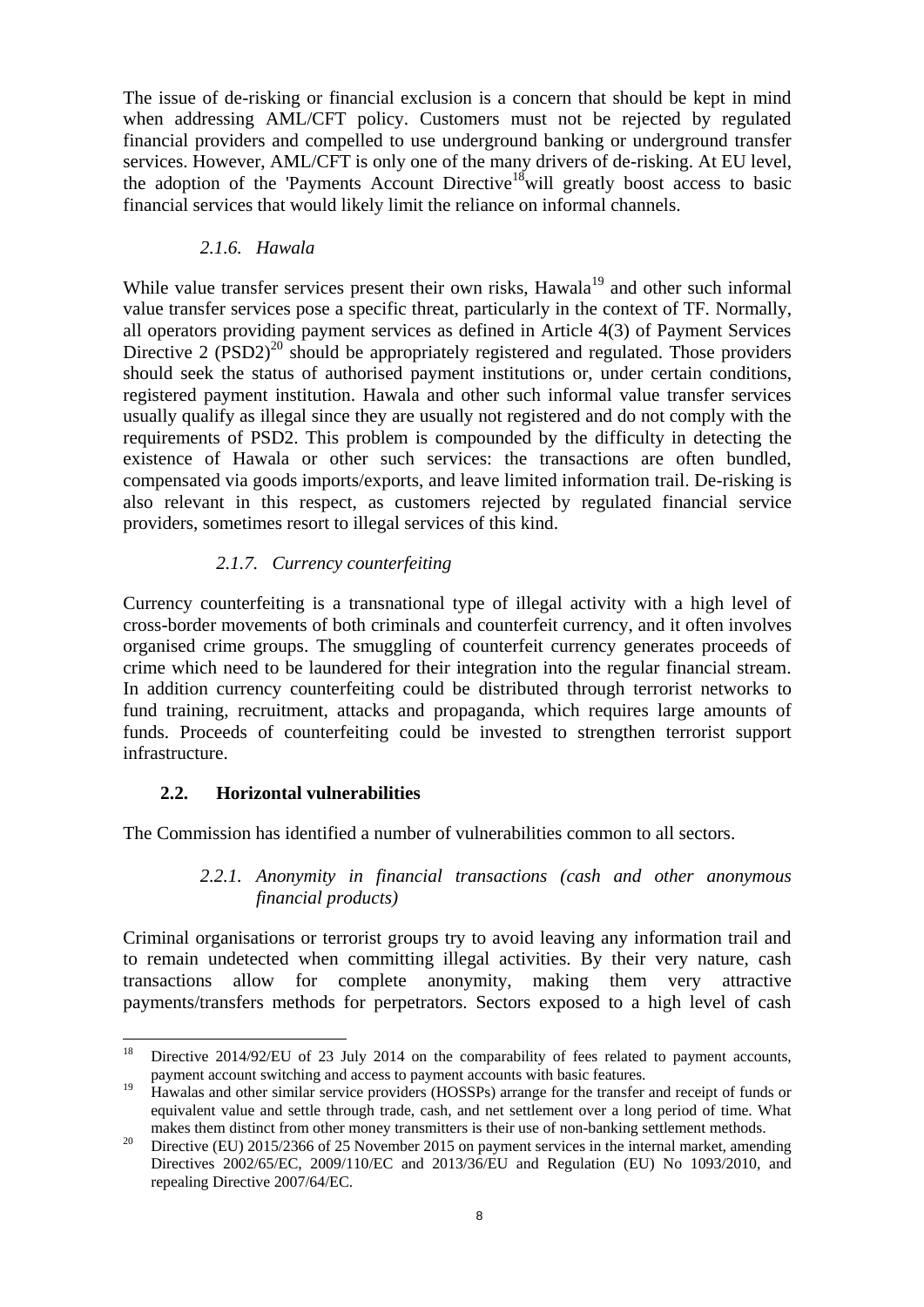transactions are considered particularly at risk. This is especially relevant for cashintensive businesses, traders in goods and services accepting payments in cash, and economic operators accepting payments in large value denominations, such as EUR 500 and EUR 200 banknotes.

Financial products offering similar anonymity features in certain circumstances (such as anonymous electronic money products, virtual currencies or crowdfunding platforms) are also vulnerable to ML and TF. Their risk levels differ compared to cash transactions because they require more sophisticated planning, cover lower volumes of transactions and may be subject to a certain level of monitoring. However, their anonymity features place an intrinsic limitation on identification and monitoring possibilities. The same analysis applies to other types of assets such as gold and diamonds that are easily tradable or can be safely stored. These are easy to transfer and allow for anonymity at the same time.

## *2.2.2. Identification and access to beneficial ownership information*

Criminals also use the financial system to put their illicit proceeds into financial markets, real estate or the legitimate economy in a more structured way than with cash or anonymous financial transactions. Firstly, all sectors are vulnerable to risk of infiltration, integration or ownership by organised crime organisations and terrorist groups. Secondly, a common technique for criminals is to create shell companies, trusts or complicated corporate structures to hide their identities. In such cases, while the funds involved may be clearly identified, the beneficial owner remains unknown. According to law enforcement authorities' information, in major ML/TF cases opaque structures have been recurrently used to hide the beneficial owners. This widespread issue is not limited to certain jurisdictions or certain types of legal entities or legal arrangements. Perpetrators use the most convenient, easiest and securest vehicle depending on their expertise, location, and the market practices in their jurisdiction.

3AMLD contains rules on defining beneficial ownership when entering into a business relationship. The 25% share ownership threshold for defining a controlling element is only indicative and identifying the 'senior manager' as beneficial owner is only a last resort when no other beneficial owner can be identified after a documented in-depth assessment (e.g. split shareholdings). However, in practice the rules may be applied mechanically by certain obliged entities. In such circumstances, it is questionable whether this leads to the identification of the real beneficial owner.

#### *2.2.3. Supervision within the EU internal market*

Certain vulnerabilities with the effectiveness of financial supervision in a cross-border context are apparent. According to the joint opinion of the European Supervisory Authorities  $(ESAs)^{21}$ , competent authorities' assessment of the compliance of the sector they supervise varies significantly. The most challenging aspect concerns situations where entities that belong to the same financial group are subject to the supervision of competent authorities from several Member States. These situations make implementing AML/CFT rules rather complex because of lingering differences between competent authorities in their approach to AML/CFT supervision and because of uncertainty about home/host supervisory responsibilities in particular for payment institutions and their

 $\overline{a}$  $^{21}$ http://www.eba.europa.eu/documents/10180/1759750/ESAS+Joint+Opinion+on+the+risks+of+money+la undering+and+terrorist+financing+affecting+the+Union%E2%80%99s+financial+sector+%28JC-2017-07%29.pdf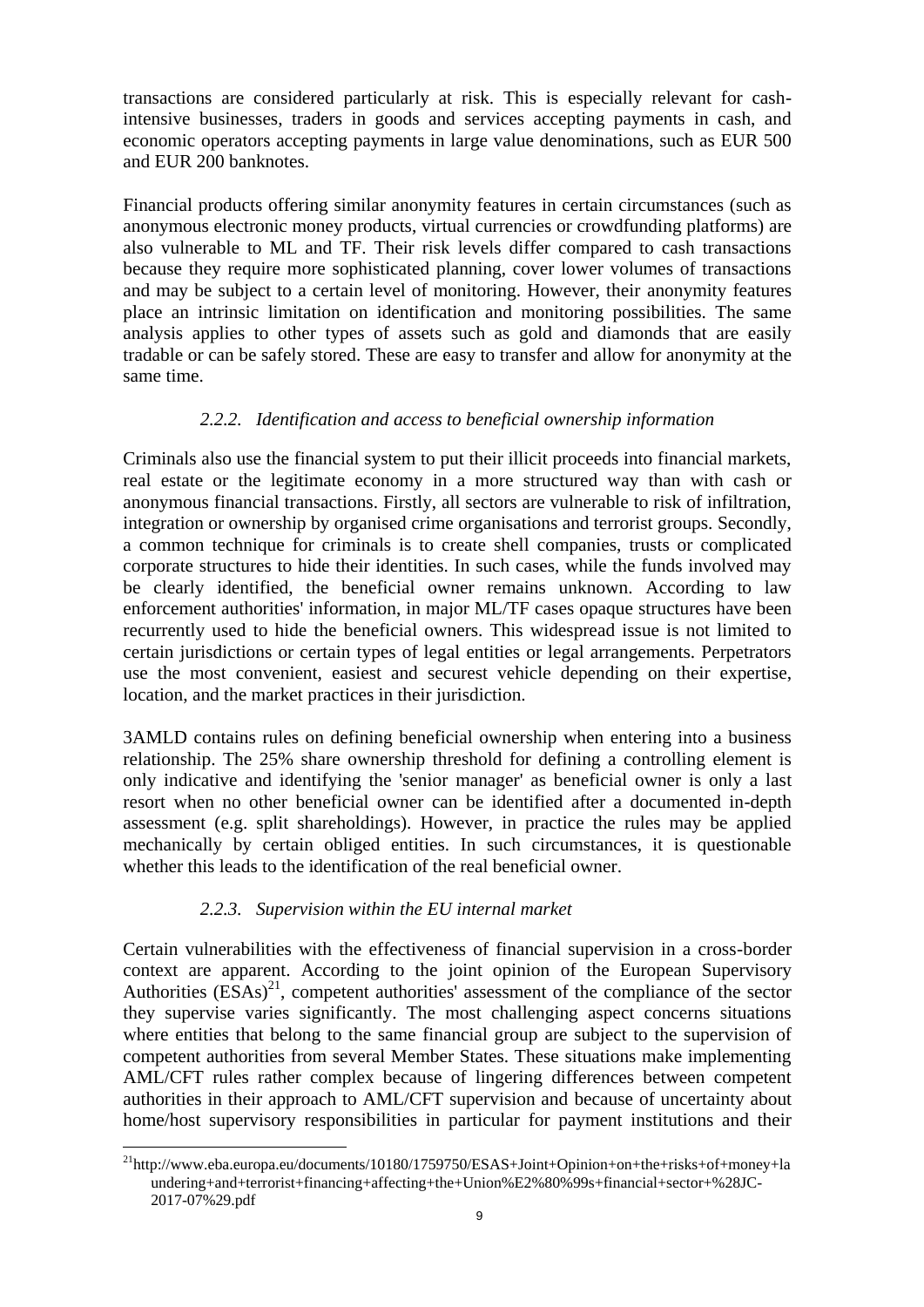foreign agents. This creates a risk that breaches or cases of abuse for financial crime purposes will go undetected. In addition, it seems that the relevant information is sometimes not shared sufficiently or in a good time amongst the competent AML/CFT supervisors.

There are several reasons for this:

- differences in the counterparts' status;
- an inadequate framework to exchange confidential AML/CFT information;
- an excessive focus on pure prudential supervision; and

- a lack of legal framework/mechanisms for information exchange between prudential supervisors and AML/CFT financial supervisors $^{22}$ .

Lastly, in some limited cases, supervisors have difficulty in identifying the relevant counterparts since in some Member States AML/CFT supervision is fragmented. The joint opinion also mentions that some supervisors do not adequately identify the AML/CFT risks linked to the sectors they supervise, and/or do not have sufficient or dedicated risk-based procedures in place to supervise these risks, especially in the TF area.

As regards non-financial sectors, Member States may allow the self-regulatory bodies to perform supervisory functions for tax advisors, auditors, external accountants, , notaries and other independent legal professionals and estate agents. Whatever the supervisory model followed, the supervision suffers from weaknesses in terms of controls, guidance and level of reporting in the large majority of Member States.

## *2.2.4. Cooperation between FIUs*

The FIUs are responsible for receiving and analysing information on suspicious financial activities relevant to ML, TF and associated predicate offences, and for disseminating the results of their analysis to the competent authorities. This analysis is crucial for law enforcement authorities to start new investigations or complement existing ones. Although the collaboration between EU FIUs has increased significantly over the last decade, certain vulnerabilities in FIUs cooperation still remain.

An FIU platform<sup>23</sup> mapping report has extensively identified obstacles to accessing, exchanging and using information and to operational cooperation between FIUs. The mapping report was concluded in December  $2016^{24}$ . It also highlights core legal, practical and operational issues. Based on this, and its own analysis, the Commission has outlined possible avenues to improve cooperation of EU FIUs in a separate Staff Working Document<sup>25</sup>.

## *2.2.5. Other vulnerabilities common to all sectors*

The SNRA has shown that all the identified sectors are exposed to some additional vulnerabilities:

 $22$  For instance, currently the ECB cannot provide national AML/CFT supervisors with confidential prudential information that is also relevant for AML/CFT supervision.

 $^{23}$  The FIU Platform is an informal group, set up by the Commission in 2006, which brings together EU Member States' Financial Intelligence Units.

<sup>&</sup>lt;sup>24</sup> EU Financial Intelligence Units' Platform (reference E03251) http://ec.europa.eu/transparency/regexpert/

<sup>25</sup> SWD (2017)/275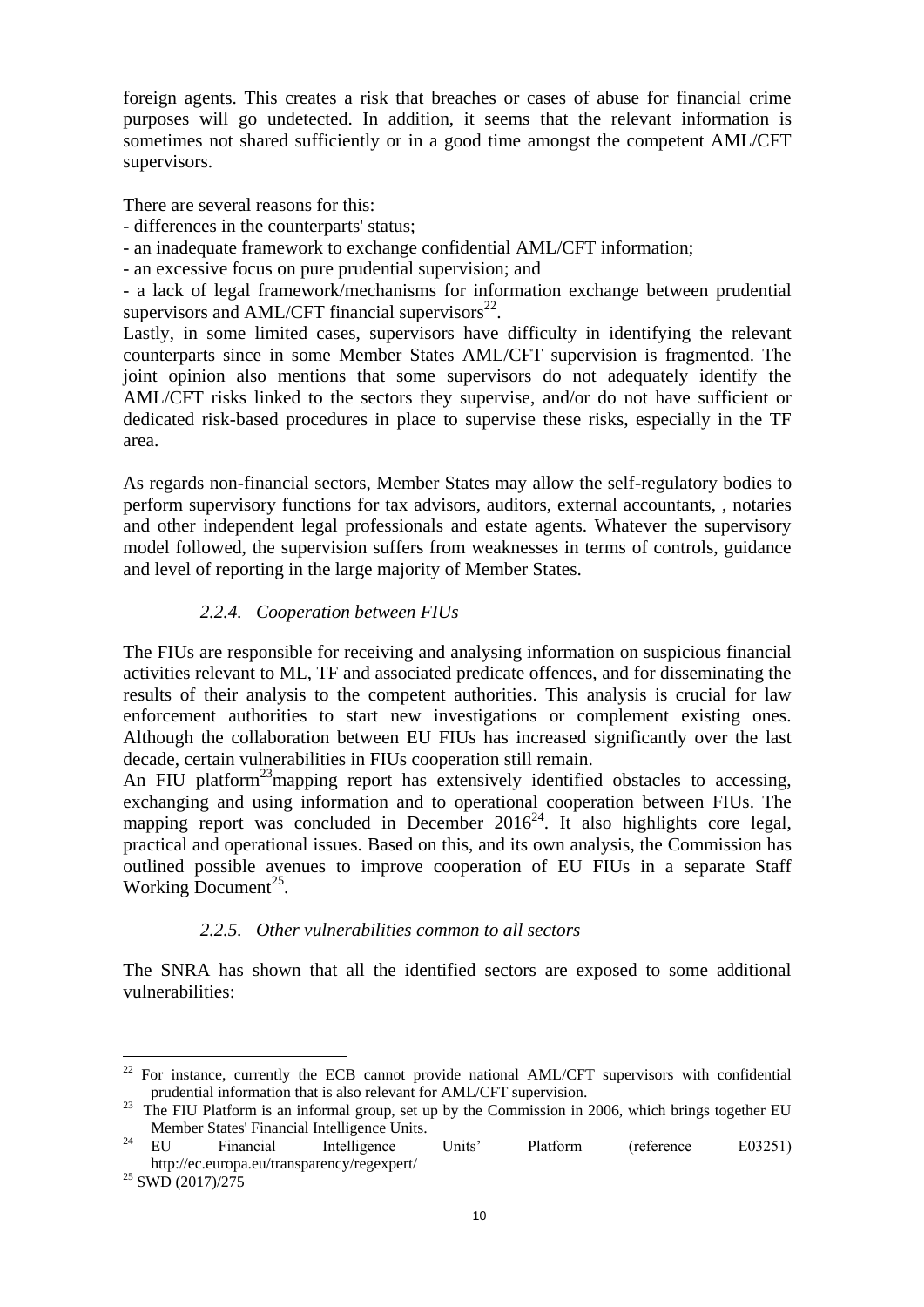- **infiltration by criminals**: criminals sometimes may become owners of an obliged entity or look for obliged entities willing to assist them in their ML activities. This makes fit-and-proper tests relevant for all analysed sectors;

- **forged documents**: modern technology is making easier to create forged documents and all sectors are struggling to put in place robust mechanisms to detect them;

- **insufficient information-sharing between the public and the private sector**: all obliged entities have stressed the need for proper feedback mechanisms from FIUs and information-sharing with competent authorities. The reporting of suspicious transactions by obliged entities operating across national jurisdictions is another apparent difficulty;

- **insufficient resources, risk-awareness and know-how to implement AML/CFT rules**: whereas certain obliged entities invest in sophisticated compliance tools, many of them have more limited awareness, tools and capacities in this field; and

- **new risks emerging from FinTech**: the use of online services is expected to increase further in the digital economy, boosting demand for online identification while presenting an augmented risk from those non-face-to-face transactions. The use and reliability of electronic identification is crucial in this respect.

#### **3. MITIGATING MEASURES TO ADDRESS THE IDENTIFIED RISKS**

Having assessed risk levels, this report outlines the measures that the Commission considers should be pursued at EU and Member State level. They stem from an assessment of possible options to address the identified risks. During this balancing exercise, the Commission took into account:

- the level of ML/TF risks;

 $\overline{a}$ 

- the need and proportionality involved in taking action or recommending that Member States take action;

- the need and proportionality involved in recommending regulatory or non-regulatory measures; and

- the impact on privacy and fundamental rights.

In addition, the Commission has considered the need to avoid any potential abuse or misinterpretation of its recommendations that would result in the exclusion of entire classes of customers and termination of customer relationships, without taking full and proper account of the level of risk within a particular sector.

During the assessment, the Commission has also identified products presenting only a lowly significant (or moderately significant) level of risk for which no further mitigation measures are deemed necessary at this stage. Therefore, measures presented in this report only concern risks that the Commission sees as requiring further mitigation. This approach is meant to allow Member States to better identify priority actions in line with the risk-based approach. Although recommendations for Member States cover many different areas, most relate to the implementation of EU legislation<sup>26</sup>. They were designed to support Member States in focusing on key risk areas when applying their obligations. This assessment does not prejudge the mitigating measures that some Member States are applying or may decide to apply in response to their own national AML/CFT risks. Member States may therefore be implementing some of the recommendations below already or have adopted stricter rules that the minimum rules defined at EU level.

<sup>26</sup> For example national risk assessments, beneficial ownership registers, supervision, resource allocation, feedback for the private sector and sectors at risk of ML/TF which are regulated by 4AMLD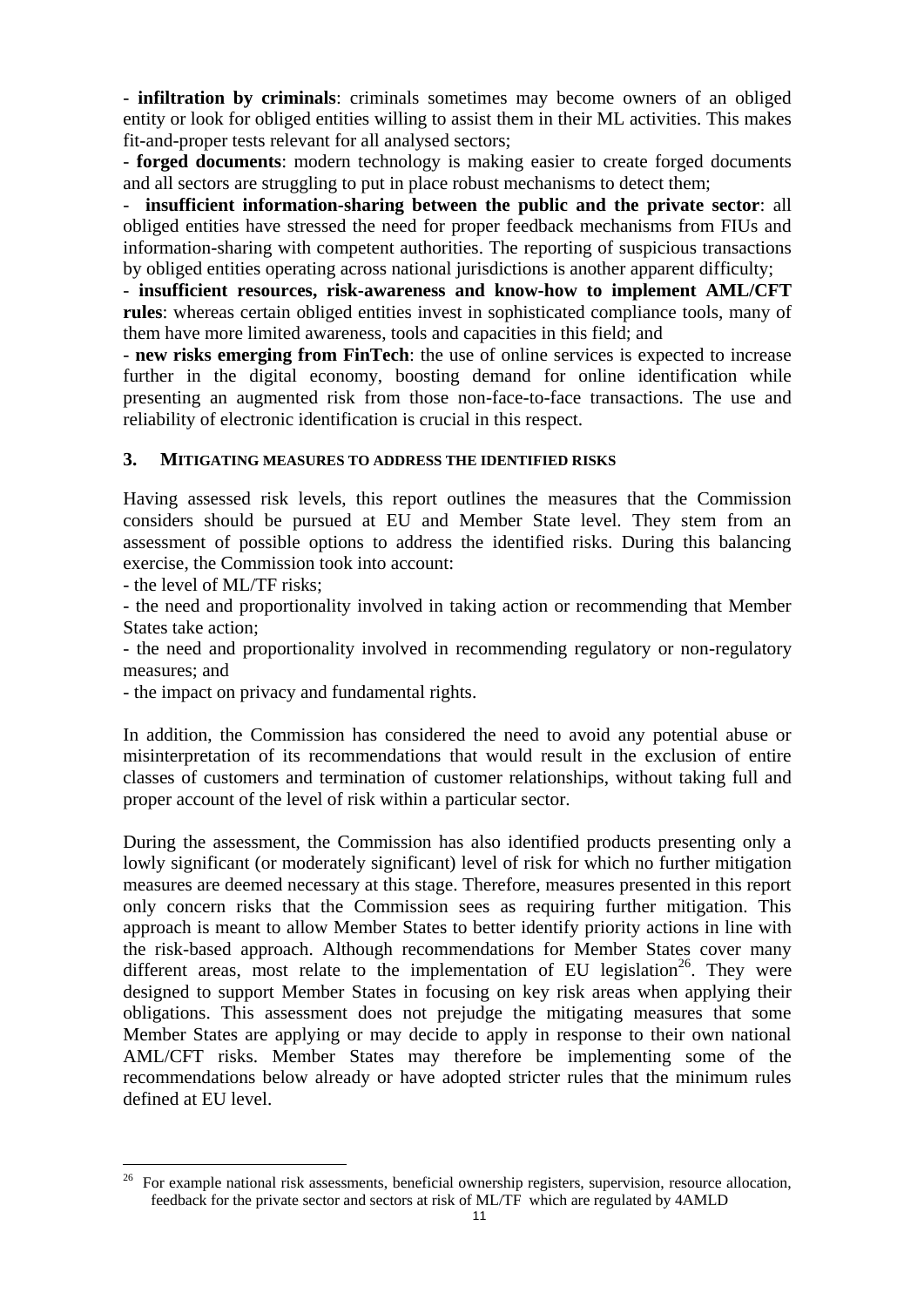The SNRA seeks to give a snapshot of the ML/TF risks at the time of its publication. This exercise started and ended when the relevant legislative framework in place was Directive 2005/60/EC (3AMLD). Although the 4AMLD had already been adopted at the time, its transposition deadline had not yet passed. For this reason, it was not possible to include any assessment on the concrete effects its implementation would have. However, the changes to the EU's anti-money laundering framework through 4AMLD and proposed amendments to  $it^{27}$  have been taken into account in defining the mitigating measures, given that these two instruments will substantially strengthen the preventative legal framework and thus mitigate some of the vulnerabilities and risks outlined earlier.

# **3.1. Mitigating measures under 4AMLD**

Under 4AMLD, as of 26 June 2017 the EU legal framework includes new requirements:

- the scope of obliged entities has been extended to cover providers of gambling services, traders accepting cash payments above EUR 10 000 and occasional transactions that constitute a transfer of funds (including money remittances) exceeding EUR 1 000;
- the risk-based approach has been strengthened ;
- registers on beneficial ownership information are put in place to facilitate the identification of beneficial owners of legal entities and some legal arrangements;
- anonymity of e-money products is reduced;
- the new level of sanctions is increasing the deterrent effect:
- a new regime for cooperation between FIUs in the EU is set.

These new measures are expected to decrease risk levels in all sectors substantially. The Commission will review compliance with 4AMLD's provisions and will publish a report assessing implementation by June 2019.

# **3.2. Mitigating measures already in place or in progress at EU level**

In addition, the SNRA has confirmed that more needs to be done on some issues requiring legislative measures or other policy initiatives launched at EU level.

# *3.2.1. Legislative measures*

 **Commission proposal amending 4AMLD**: under this proposal both virtual currencies exchange platforms and wallet providers should become obliged entities to reduce anonymity in transactions. The possibility for electronic money products to be exempted from AML/CFT requirements will be further restricted. The effectiveness of FIUs will be reinforced and centralised bank account registers or retrieval systems will be established to allow better targeted requests. Stricter rules on cooperation between competent authorities, including supervisory authorities, will make for effective information exchange. The nature of the enhanced customer due diligence (CDD) measures to be applied towards high-risk third countries will be further specified to establish a more harmonised approach in that respect. The scope and access of information in beneficial ownership registers will be extended. Furthermore, there are a number of provisions which align the 4AMLD with

 27 COM(2016)450 final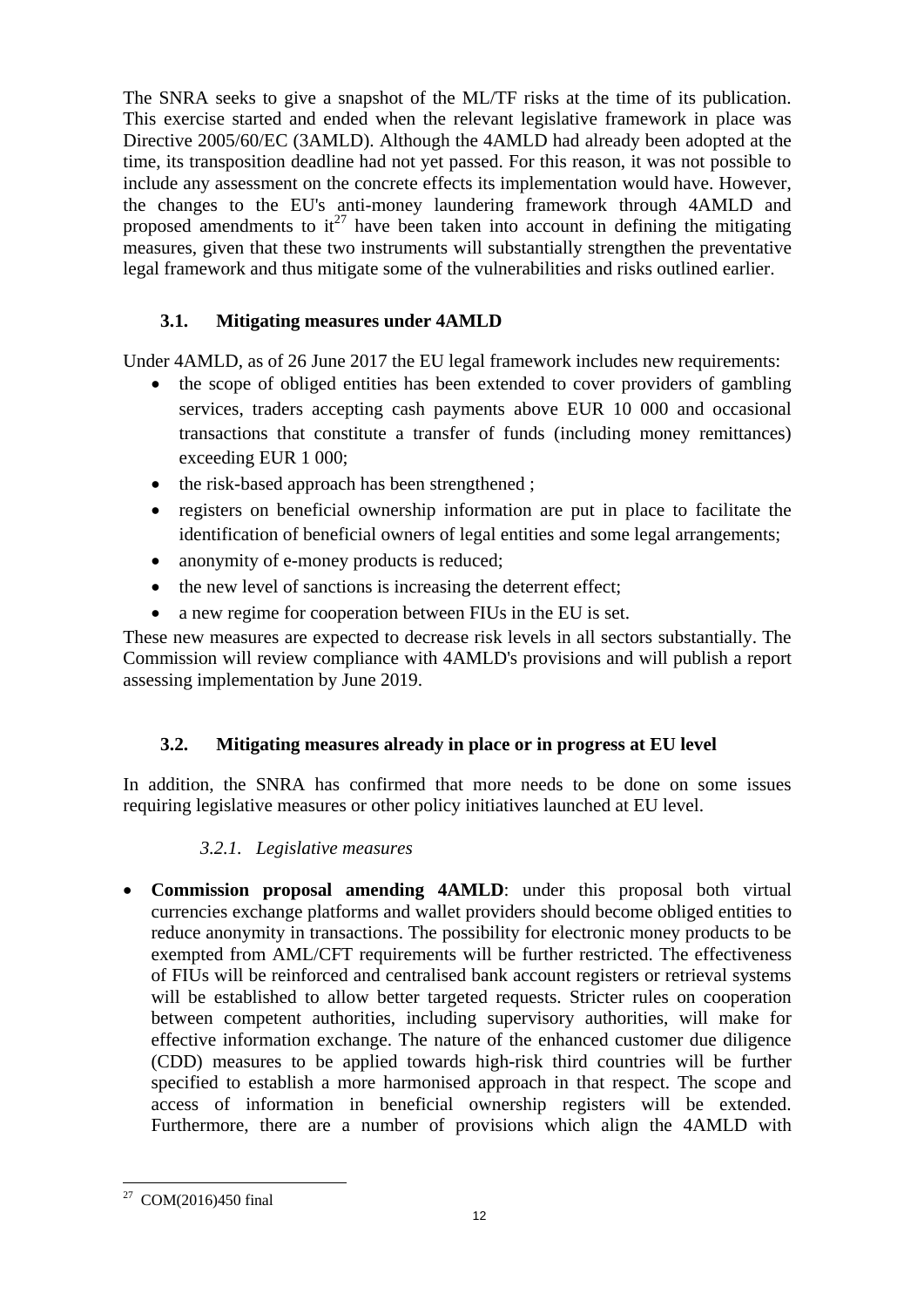customer due diligence obligations under Directive 2014/107/EU on administrative cooperation on financial account information.

- **Revision of the Cash Control Regulation<sup>28</sup>** : this proposal intends to enable authorities to act on amounts lower than the current declaration threshold of EUR 10000 where there are suspicions of criminal activity, to improve the exchange of information between authorities, and demand disclosure for cash sent in unaccompanied consignments such as postal parcels or freight shipments. The definition of 'cash' would also be extended to include precious commodities acting as highly liquid stores of value such as gold, along with prepaid payment cards.
- The Commission plans to adopt in the summer of 2017 a proposal aiming at combatting terrorism financing via **illicit trafficking in cultural goods** – whatever the country of provenance – to overcome current shortcomings in the art sector<sup>29</sup>. Similarly **wildlife trafficking** is increasingly recognised as a further source of funding of terrorist and related activities $\frac{30}{10}$ . The Commission will continue to implement the EU Action Plan to tackle the illicit financial flows related to wildlife trafficking<sup>31</sup>.
- The **Directive on combatting terrorism**<sup>32</sup> includes an EU-wide definition of the crime of financing terrorism and sets minimum rules on the sanctions of this crime. The proposals for a **Directive on countering money laundering by criminal law** <sup>33</sup> and a **Regulation on mutual recognition of freezing and confiscation orders**<sup>34</sup> will also complement the EU preventative approach by ensuring an appropriate law enforcement and judicial response when ML and TF are uncovered.

#### *3.2.2. Policy initiatives*

- The Commission is currently looking into launching an initiative to **enhance transparency of cash payments**. It will carry out an impact assessment, taking into account the results of a study and of an open public consultation. The Commission will look at possible options including the possibility of introducing a restriction on cash payments. This could help disrupt the financing of terrorism, as the need to use non-anonymous means of payment would either act as a deterrent against the activity or make it easier to detect and investigate. It could also foster the fight against ML, tax fraud and organised crime. In addition, the decision of the European Central Bank to discontinue production and issuance of EUR 500 banknotes will contribute to further decrease the risk posed by cash payments.
- Based on the EU FIU Platform's above-mentioned **mapping of FIUs' powers and obstacles to cooperation** in December 2016, and on additional analysis, the Commission has outlined possible avenues to improve cooperation of EU FIUs in a separate Staff Working Document listing:

<sup>28</sup> COM (2016) 825 final

<sup>&</sup>lt;sup>29</sup> http://ec.europa.eu/smart-regulation/roadmaps/docs/2017\_taxud\_004\_cultural\_goods\_synthesis\_en.pdf

<sup>30</sup> SWD(2016)38 final

<sup>31</sup> COM (2016) 87 final

<sup>32</sup> COM(2015) 625 final

<sup>33</sup> COM(2016) 826 final

<sup>34</sup> COM(2016) 819 final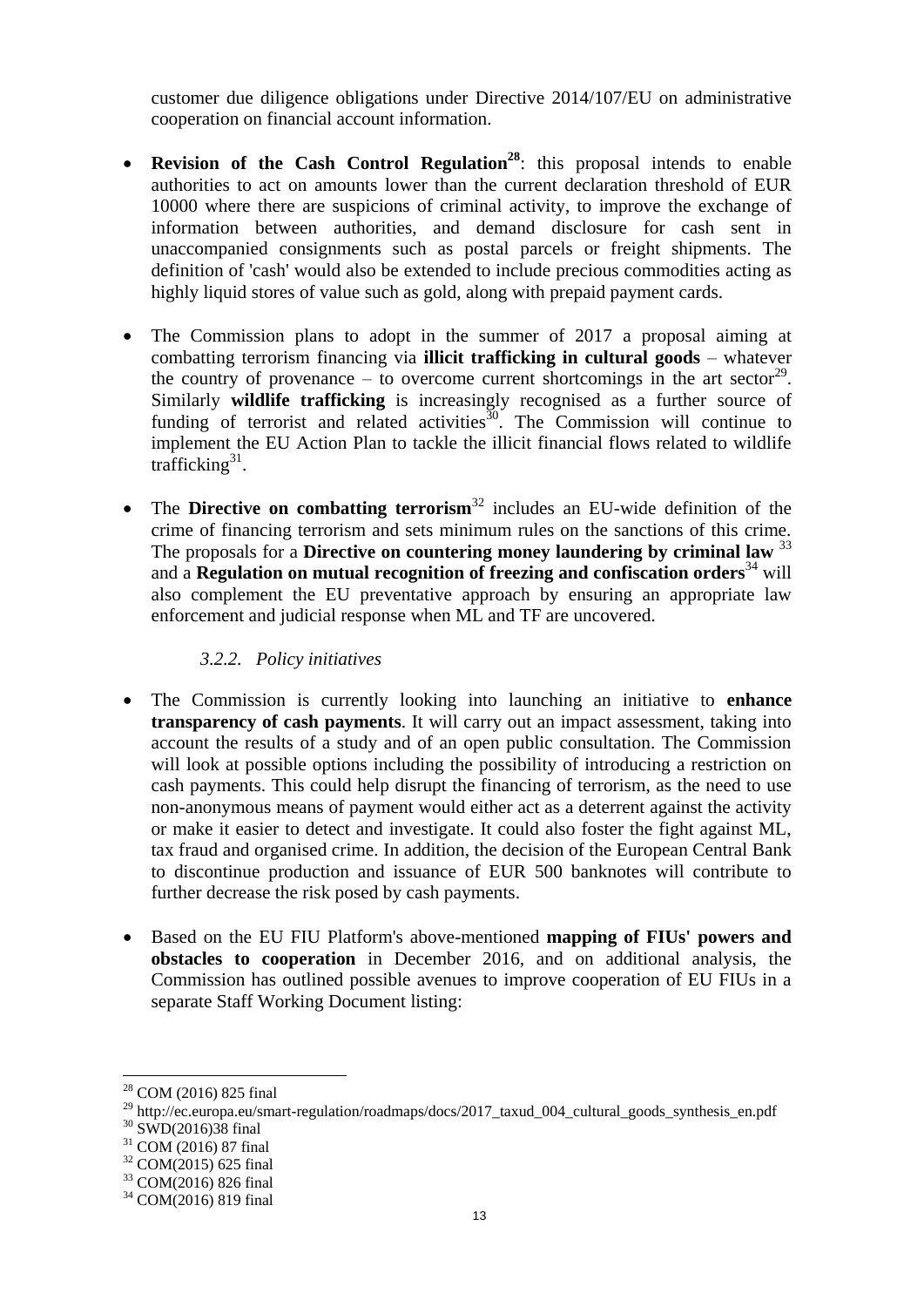- issues that can be resolved through more guidance and enhanced cooperation at the operational level, for example through work at the EU FIU Platform (for instance on standardisation of STR reporting);

- issues that are expected to be resolved once 4AMLD and recent proposed amendments to it have been transposed; and

- other issues originating from divergent legal landscapes in the Member States, which may need to be tackled with regulatory  $\arctan^{35}$ .

The operation of FIUs could be substantially improved with specific EU rules to address issues such as cooperation between FIU and law enforcement authorities at national and EU level. In this respect, the Commission will further examine potential options in line with its Better Regulation principles.

 The Commission has set up an internal **FinTech Task Force** to assess technological developments, technology-enabled services and business models, to determine whether existing rules and policies are fit for purpose and to identify options and proposals for harnessing opportunities or addressing possible risks. Work in this area will cover, in particular, crowdfunding, digital currencies (including crypto-to-crypto transactions and use of virtual currencies for purchasing high value goods), distributor ledger technology and authentication/identification. The use of electronic identification and digital on-boarding will also be analysed. The Commission will carry out a study mapping and analysing on-boarding bank practices across the EU and any next steps will be assessed.

## *3.2.3. Further supporting measures to mitigate the risk at EU level*

- **Improving statistical data collection**: having relevant, reliable and comparable quantitative data at EU level will contribute to a better understanding of the risks. The Commission will therefore aim to improve its statistical data collection on AML/CFT, by collecting, consolidating and analysing the statistics provided by Member States through their obligations under Article 44 of 4AMLD, and by working with Eurostat to increase data comparability.
- **Further guidance to obliged entities on the concept of 'occasional transactions and operations which appear to be linked'**: currently under 3AMLD, obliged entities are required to apply CDD measures when establishing a business relationship or when carrying out an occasional transaction that amounts to EUR 15 000 or more. This notion of 'occasional transactions' makes effective implementation of the rules challenging especially in money remittance and currency exchange services – but also in the gambling sector. Further guidance from the Commission (in cooperation with national competent authorities) would help to mitigate this risk.
- **Training for professionals carrying out activities covered by the legal privilege principle**: they should apply AML/CFT rules more effectively while fully protecting the right to a fair trial and the legitimacy of "legal privilege". Training activities should give operational guidelines and practical insight to help such professionals recognizing operations that may be related to ML or TF and to show them how to proceed in such cases. The Commission will also assess the different options available to improve compliance in this sector in line with of the European Court of Justice case-law<sup>36</sup>.

<sup>35</sup> SWD (2017) 275

<sup>36</sup> Case C-305/05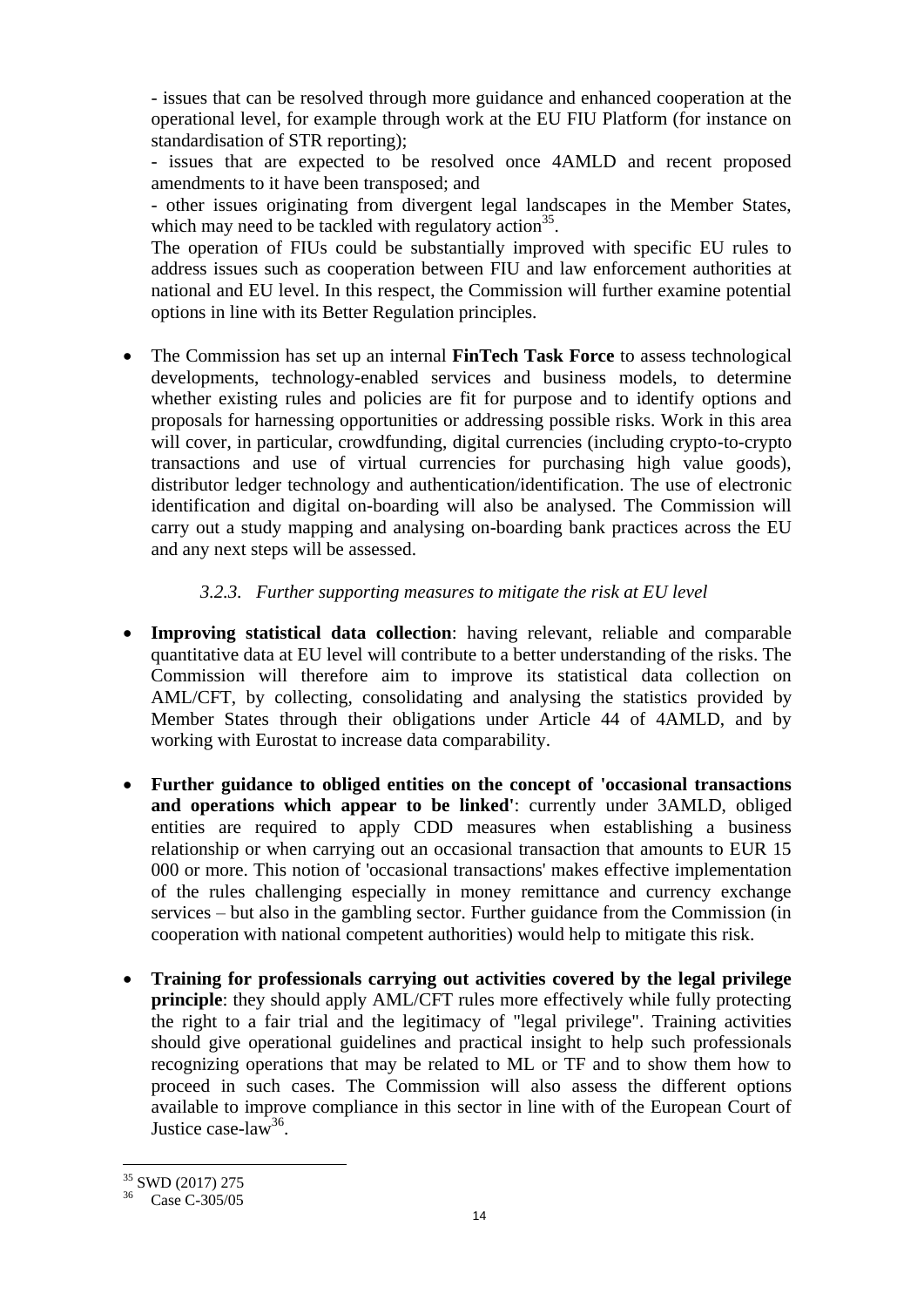- **Further analysis of risks posed by Hawala and informal value transfer services**: the size of the problem and possible law enforcement solutions should be further analysed. The involvement of law enforcement, especially Europol and Eurojust, together with supervisors is necessary to make deterrent actions against uncooperative actors possible and assist operators wanting to carry out legitimate services in a law-abiding environment.
- **Further work to enhance supervision in the EU**: obliged entities must apply the current rules effectively. Therefore the Commission puts great emphasis on the work carried out by AML/CFT supervisors. There are challenges to be tackled: the large numbers of obliged entities in the EU and their diversity; the volume of transactions and customers; the fragmented landscape of AML/CFT supervisors; and the limitations to supervisors' risk-awareness. Further recommendations will be made to the ESAs and national competent authorities in charge of supervision to ensure that AML/CFT supervisors better understand their role in identifying the risks, and in deciding on the resources to allocate to supervision and on the supervisory actions they should conduct on the obliged entities under their responsibility.

### **4. RECOMMENDATIONS**

### **4.1. Recommendations for the European Supervisory Authorities (ESAs)**

In the financial sector, the ESAs play a pivotal role in raising the EU's capacity to meet the challenges in this sector. The Commission recommends that the ESAs:

- raise awareness as to ML/TF risks and identify the appropriate actions to further build supervisors' capacity in AML/CFT supervision<sup>37</sup>. In that context, they should carry out peer reviews on risk based supervision in practice and identify suitable measures to make AML/CFT supervision more effective;
- $-$  take further initiatives to improve cooperation between supervisors. In this respect, the ESAs have recently decided to launch a dedicated work-stream to make the cooperation framework between financial supervisors perform better;
- work out further solutions for supervising operators acting under the "passporting" regime. The European Banking Authority (EBA) joint task force on payment services/anti-money laundering has already started working on this issue. It is seeking to clarify when agents and distributors are actual "establishments" and consider various scenarios that will help address the risks;
- provide updated guidelines on internal governance so as to further clarify expectations around the functions of compliance officers in financial institutions;
- provide further guidance on beneficial ownership identification for investment funds providers, especially in situations presenting a higher risk of ML or TF; and

 $\overline{a}$ <sup>37</sup> Risks based supervisory guidelines have been published in November 2016 [\(https://esas-joint](https://esas-joint-committee.europa.eu/Publications/Guidelines/Final_RBSGL_for_publication_20161115.pdf)[committee.europa.eu/Publications/Guidelines/Final\\_RBSGL\\_for\\_publication\\_20161115.pdf\)](https://esas-joint-committee.europa.eu/Publications/Guidelines/Final_RBSGL_for_publication_20161115.pdf)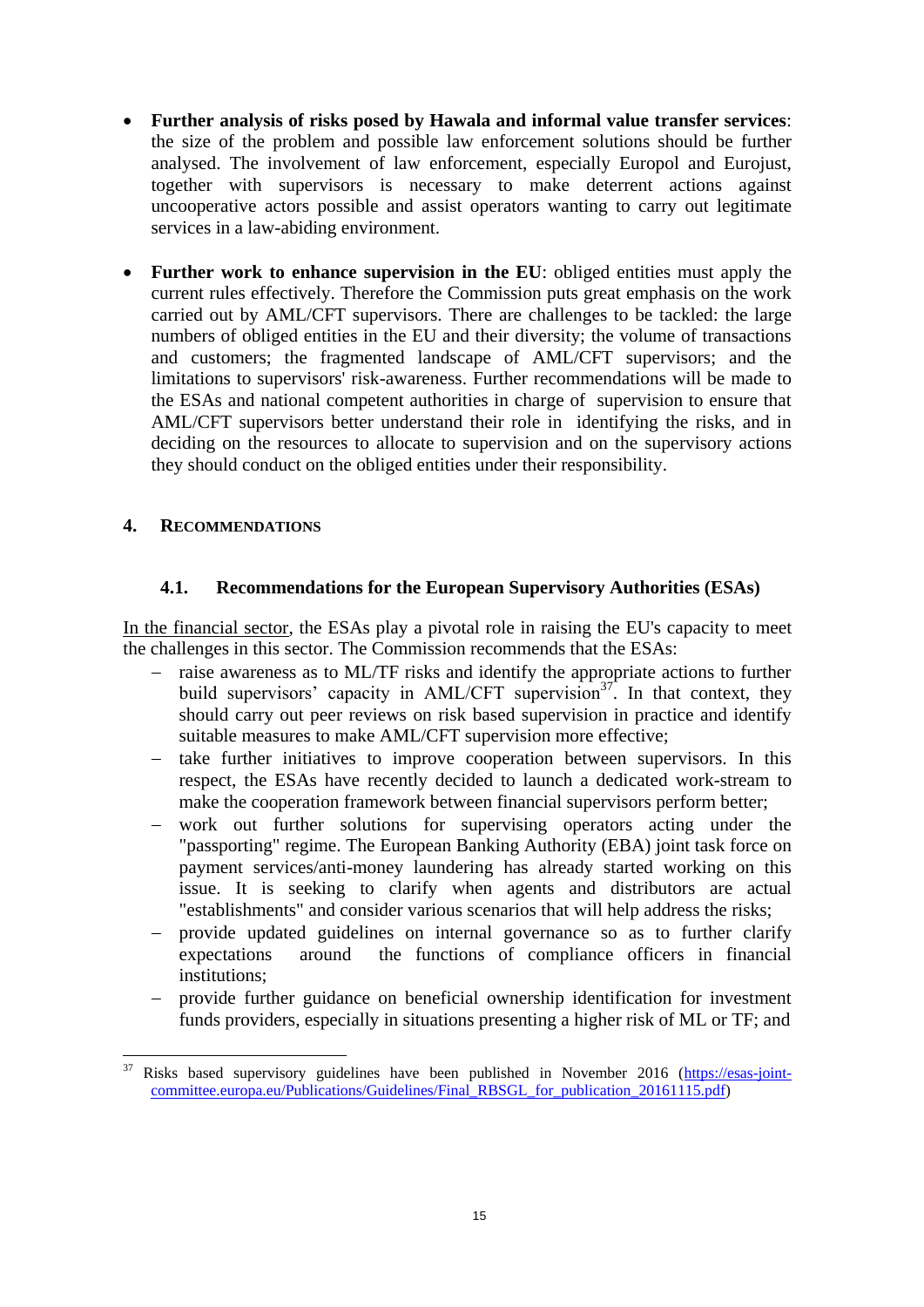analyse operational AML/CFT risks linked to the business/business model in the corporate banking, private banking and institutional investment sectors on the one hand, and in money value transfer services and e-money on the other. This analysis should be carried out in the context of the future joint opinion on risks affecting the financial sector pursuant to Article 6(5) of 4AMLD

## **4.2. Recommendations for non-financial supervisors**

The non-financial sector has no ESA-like EU body or agency in place at EU level. According to the EU's anti-money laundering framework, Member States may allow selfregulatory bodies to perform supervisory functions for tax advisors, auditors, external accountants, , notaries and other independent legal professionals and estate agents. In the large majority of Member States, supervision in these sectors suffers from weaknesses in term of controls, guidance and level of reporting by legal professionals, in particular to the FIU. Therefore, self-regulatory bodies should make efforts to increase the number of thematic inspections and reporting. They should also organise training to develop a better understanding of the risks and AML/CFT compliance obligations.

# **4.3. Recommendations for Member States<sup>38</sup>**

Based on the level of risks identified in the different sectors covered by the SNRA, the Commission recommends that Member States take the mitigating measures below. These should be considered a baseline that could be adapted depending on the national measures already put in place:

## **Scope of national risk assessments**

Member States should give due considerations to the risks posed by the various products in their national risk assessments and define appropriate mitigating measures, particularly on:

 - cash-intensive business and payments in cash: Member States should define appropriate mitigating measures such as the introduction of cash limits for payments, cash transaction reporting systems or any other measures suitable for addressing the risk; - cultural artefacts and antiques: Member States should consider the risk emanating from

this sector, promote awareness-raising campaigns among art dealers and encourage them to apply AML/CFT measures;

- NPO sector: Member States should ensure appropriate NPO coverage in their national risk assessments; and

- electronic money products: Member States should take into account the risks posed by anonymous electronic money products and should ensure that the exemption thresholds are as low as possible, to avoid their misuse.

## **Beneficial ownership**

Member States should ensure that the information on the beneficial ownership of legal entities and legal arrangements is adequate, accurate and current.

<sup>38</sup> <sup>38</sup> For more details on the specific recommendations to Member States by products/services see Annex 1 to Staff Working Document (2017)241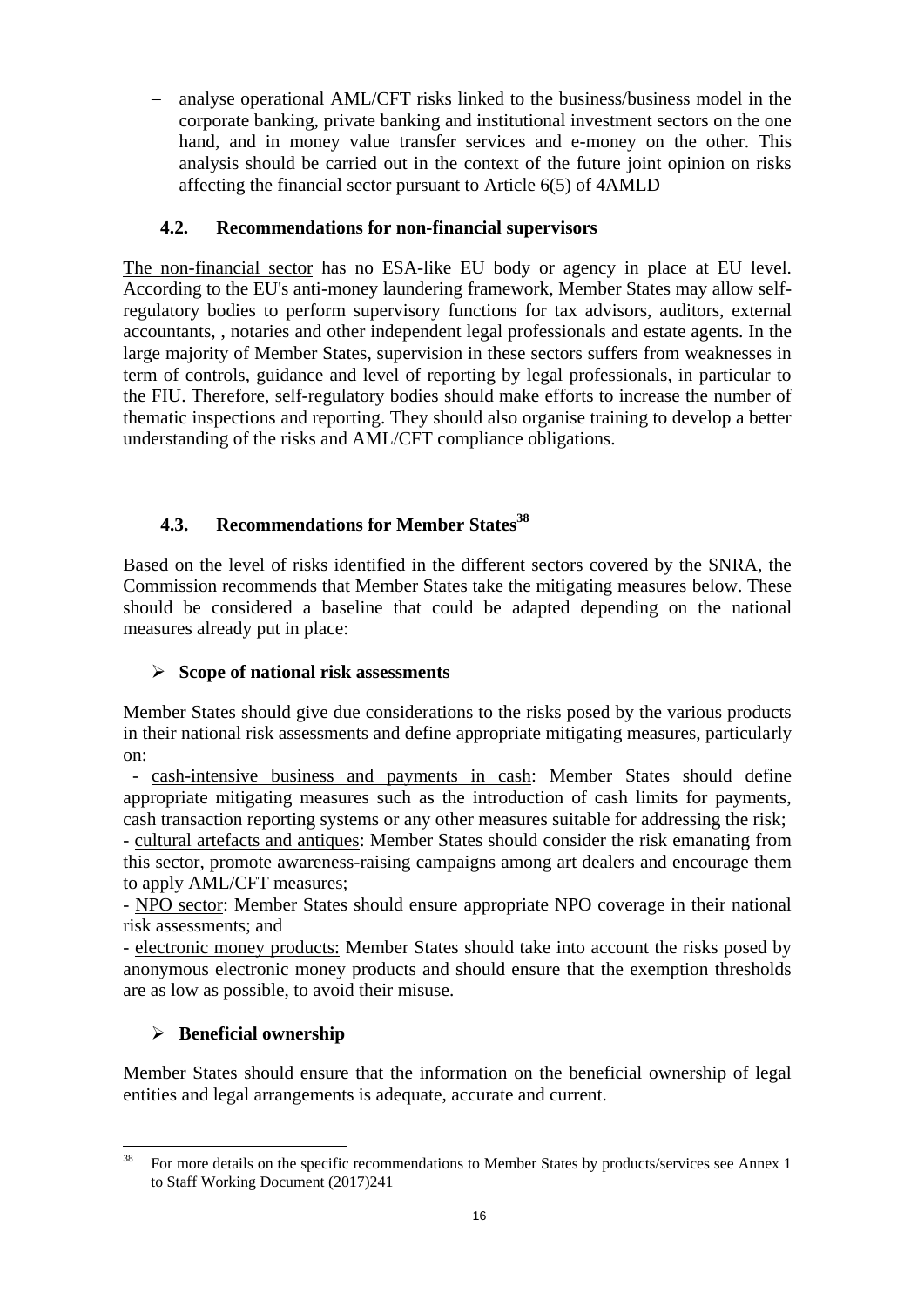(1) Member States should develop adequate tools to ensure that the identification of the beneficial owner is duly undertaken when applying the CDD measures. In the case of legal entities, where obliged entities have identified only the senior manager as the beneficial owner, this should be highlighted by the obliged entity (e.g. through a specific recording of this information). It would be advisable to keep records of any doubt that the person identified is the beneficial owner. Particular attention should be paid to complex structures where the settlor, trustee, protector, beneficiaries or any other natural person exercising ultimate control over the trust involve one or several legal entities.

(2) The rules of 4AMLD on transparency of the beneficial ownership information should also be implemented quickly, with the introduction of beneficial ownership registers for all types of legal entities and legal arrangements. The information in the registers should be verified on a regular basis, for example by a designated authority, so as to avoid discrepancies with information collected by obliged entities as part of their CDD procedures.

(3) Member States should ensure that the sectors the most exposed to risks from opaque beneficial ownership schemes are effectively monitored and supervised. This is particularly the case for intermediaries such as tax advisors, auditors, external accountants, notaries and other independent legal professionals and for providers of advice to undertakings on mergers/acquisitions<sup>39</sup>. In the latter case, while these services are covered by the EU AML/CFT framework, the SNRA highlights ineffective application of the rules to this specific category of undertaking.

## **Appropriate resources for supervisors and FIUs**

In accordance with 4AMLD, Member States must allocate "adequate" resources to their competent authorities<sup>40</sup>. However, from the data collected at this stage, it is not possible to pinpoint any systemic correlation between allocated resources and the size of the sector, the number of obliged entities and the level of reporting. Member States should demonstrate that sufficient resources are allocated to supervisors and FIUs so that they can carry out their tasks.

## **Increase of on-site inspections by supervisors**

In the financial sector, supervisors need to put in place a risk-based supervision model according to the ESAs joint guidelines on risk-based supervision published in November  $2016<sup>41</sup>$ . These guidelines state that supervisors should review – both periodically and on an ad hoc basis – whether their AML/CFT risk-based supervision model delivers the intended outcome and, in particular, whether the level of supervisory resources remains commensurate with the ML/TF risks identified. In this respect, it is important that supervisors conduct sufficient on-site inspections that are commensurate to the ML/TF risks identified.

Member States should ensure that the scope of these on-site inspections is focused on specific operational AML/CFT risks depending on the specific vulnerabilities inherent to

<sup>39</sup> <sup>39</sup> An undertaking other than a credit institution, which carries out activities, listed in point (9) of Annex I to Directive 2013/36/EU.

Articles 32 (3) (on FIUs) and Article 48 (2) (on supervisory authorities) of 4AMLD.

<sup>&</sup>lt;sup>41</sup> See [https://esas-joint-committee.europa.eu/Publications/Guidelines/Joint%20Guidelines%20on%20risk](https://esas-joint-committee.europa.eu/Publications/Guidelines/Joint%20Guidelines%20on%20risk-based%20supervision_EN%20%28ESAs%202016%2072%29.pdf)[based%20supervision\\_EN%20%28ESAs%202016%2072%29.pdf](https://esas-joint-committee.europa.eu/Publications/Guidelines/Joint%20Guidelines%20on%20risk-based%20supervision_EN%20%28ESAs%202016%2072%29.pdf)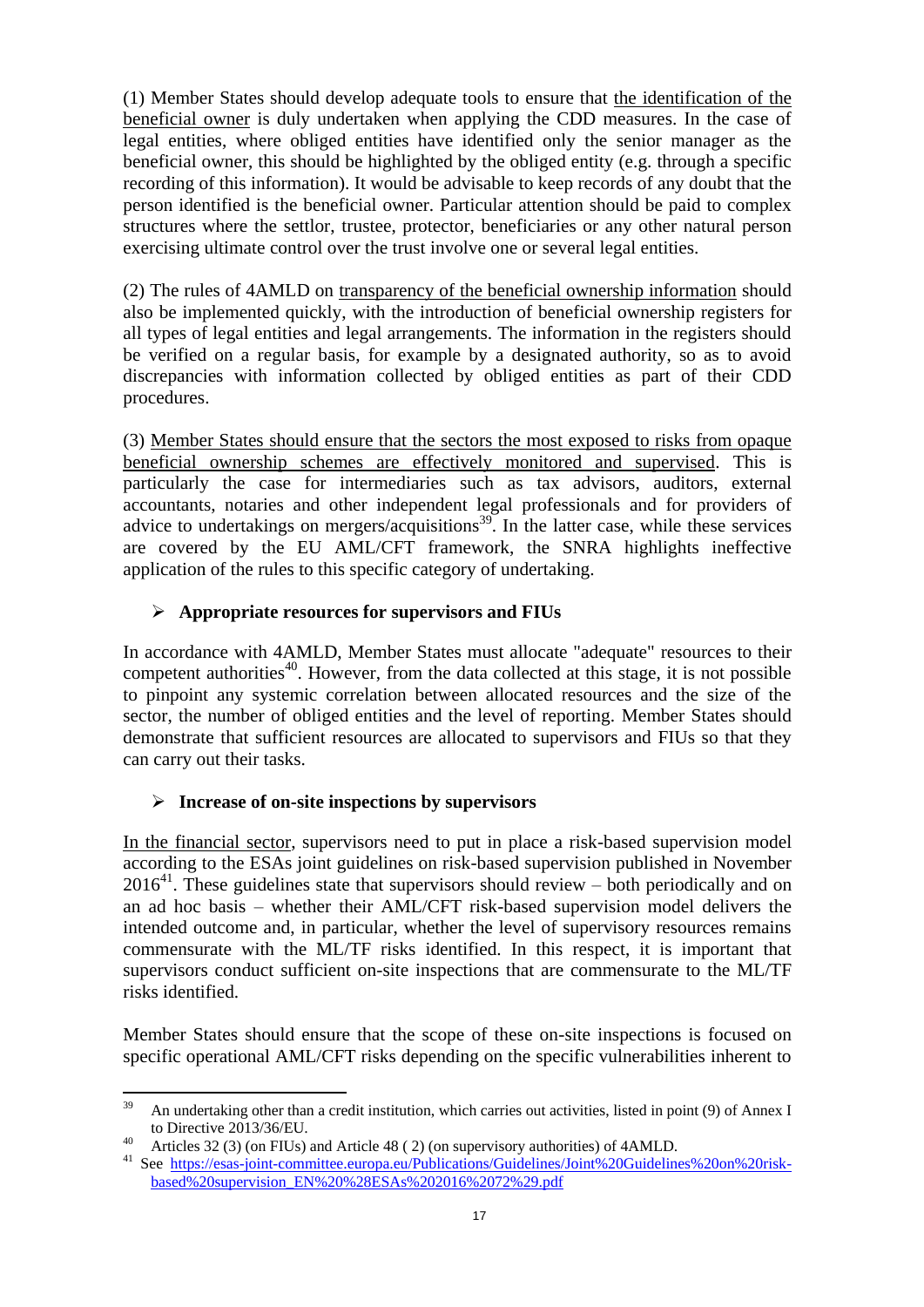a product or a service. This relates in particular to institutional investment (especially through brokers); to private banking where supervisors should assess the implementation of rules on identifying beneficial ownership; and currency exchange offices and money value transfer services ("MVTS") where supervisory inspections should include a review of training received by agents.

In the non-financial sector, Member States should ensure that their competent authorities conduct sufficient unannounced spot checks on high value dealers especially for gold and diamonds sector to identify possible loopholes in the compliance with CDD requirements. Similarly the number of on-site inspections in the sector of professionals carrying out activities covered by the legal privilege principles should be commensurate to the risks.

## **Supervisory authorities to carry out thematic inspections**

Supervisors should develop a better understanding of the AML/CFT risks to which a specific segment of the business is exposed to. This recommendation should apply to institutional investment (especially through brokers) and private banking; trust and company service providers (TCSPs); tax advisors, auditors, external accountants, notaries and other independent legal professionals; services providers related to advice to undertakings on capital structure, industrial strategy and related questions and advice as well as services relating to mergers and the purchase of undertakings. For those sectors, supervisors should specifically assess the implementation of rules on identifying beneficial ownership. It should also apply to MVTS. In such cases, Member States should ensure that supervisors carry out thematic inspections within 2 years of publication of the SNRA report, unless such inspections have been carried out recently.

## **Considerations for extending the list of obliged entities**

Currently some services/products are not covered by the EU AML/CFT framework. According to Article 4 of 4AMLD, Member States should extend the scope of the AML/CFT regime to professionals particularly at risk. When applying this provision, Member States should consider subjecting at least crowdfunding, virtual currency exchange platforms and wallet providers $42$ , auction houses, art and antiques dealers and specific traders in high-value goods to their AML/CFT regime, as they are identified as risky under the SNRA.

# **An appropriate level of CDD for occasional transactions**

Based on the current EU legal framework, some services/products may be exempted from CDD for occasional transactions below a specific threshold (EUR 15 000). However, there are some cases where these threshold-based exemptions could be considered as unjustified and where a threshold of EUR 15 000 raises concerns. In that context, Member States should define a lower CDD threshold applicable to occasional transactions to ensure that it is commensurate with the AML/CFT risk identified at national level. Member States should report to the Commission their national threshold for occasional transactions. A threshold similar to that for occasional transactions for transfers of funds can be considered commensurate to the risk (i.e. EUR 1 000). In addition, Member States should provide guidance on the definition of occasional transactions, providing for criteria such that the CDD rules applicable to business

 $42$ Depending on the outcome of the negotiations on the revision of 4AMLD, virtual currencies exchange platforms and custodian wallet providers could be subject to AML/CFT requirements at EU level.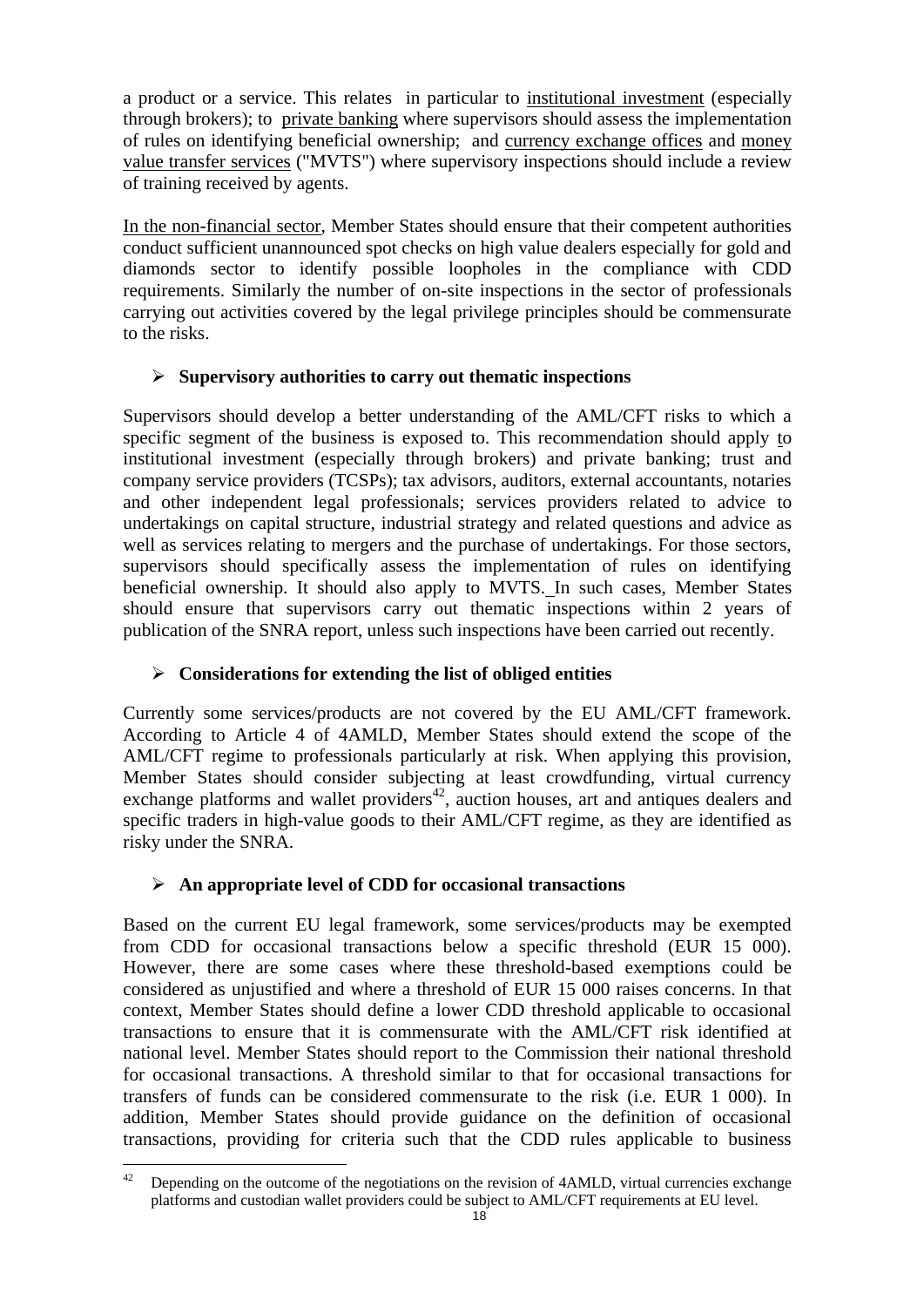relationships are not circumvented for currency exchange offices and, pending the new requirements of 4AMLD, money remittances.

### **Appropriate level of CDD in case of safe custody services and similar services**

To monitor safe custody services properly, appropriate safeguards should be put in place. This recommendation should apply to the following sectors:

- safe custody services provided by financial institutions: Member States should ensure that these services are offered only to holders of a bank account in the same obliged entity and should address appropriately risks posed by third-parties access to safe deposit boxes. Guidance should be issued to credit and financial institutions to clarify how they should effectively monitor the content of the safe deposit box as part of their CDD/monitoring requirements; and

- similar storage services provided by non-financial providers: Member States should define measures commensurate with the risks posed in providing these services, including in free-ports, depending on the national circumstances.

## **Regular cooperation between competent authorities and obliged entities**

This enhanced cooperation should seek to make detecting suspicious transactions simpler and to increase the number and the quality of the STRs. Supervisory authorities should provide clear guidance on AML/CFT risks, on CDD, on STR requirements and on how to identify the most relevant indicators to detect ML/TF risks. Member States should ensure that appropriate feedback is delivered by FIUs to obliged entities. This recommendation should apply in particular to the following sectors:

- gambling sector: For gaming machines, clearer guidance should be provided by supervisory authorities on the emerging risk linked to video lotteries. For online gambling, competent authorities responsible should also put in place programmes to raise awareness among online gambling operators as to the emerging risks factors that may impact the vulnerability of the sector. These include the use of anonymous e-money or virtual currency and the emergence of unauthorised online gambling operators; further feedback from FIUs on the quality of the STRs, ways to improve the reporting and about the use made of the information provided, and taking into account specificities of the gambling sector when developing standardisation of STR/SAR template(s) at EU level.

- tax advisors, auditors, external accountants, notaries and other independent legal professionals: Member States should provide guidance on risk factors arising from transactions involving tax advisors, auditors, external accountants, notaries and other independent legal professionals. They should also issue guidance on enforcing the legal privilege and on how to distinguish legal services subject to the very essence of the legal privilege from other services not subject to legal privilege when provided to a single client; and

- MVTS: competent authorities should provide the MVTS sector with further risk awareness and risk indicators on terrorist financing.

## **Special and ongoing training for obliged entities**

Training sessions ensured by competent authorities should cover the risk of infiltration or ownership by organised crime groups. This recommendation should apply to the following sectors: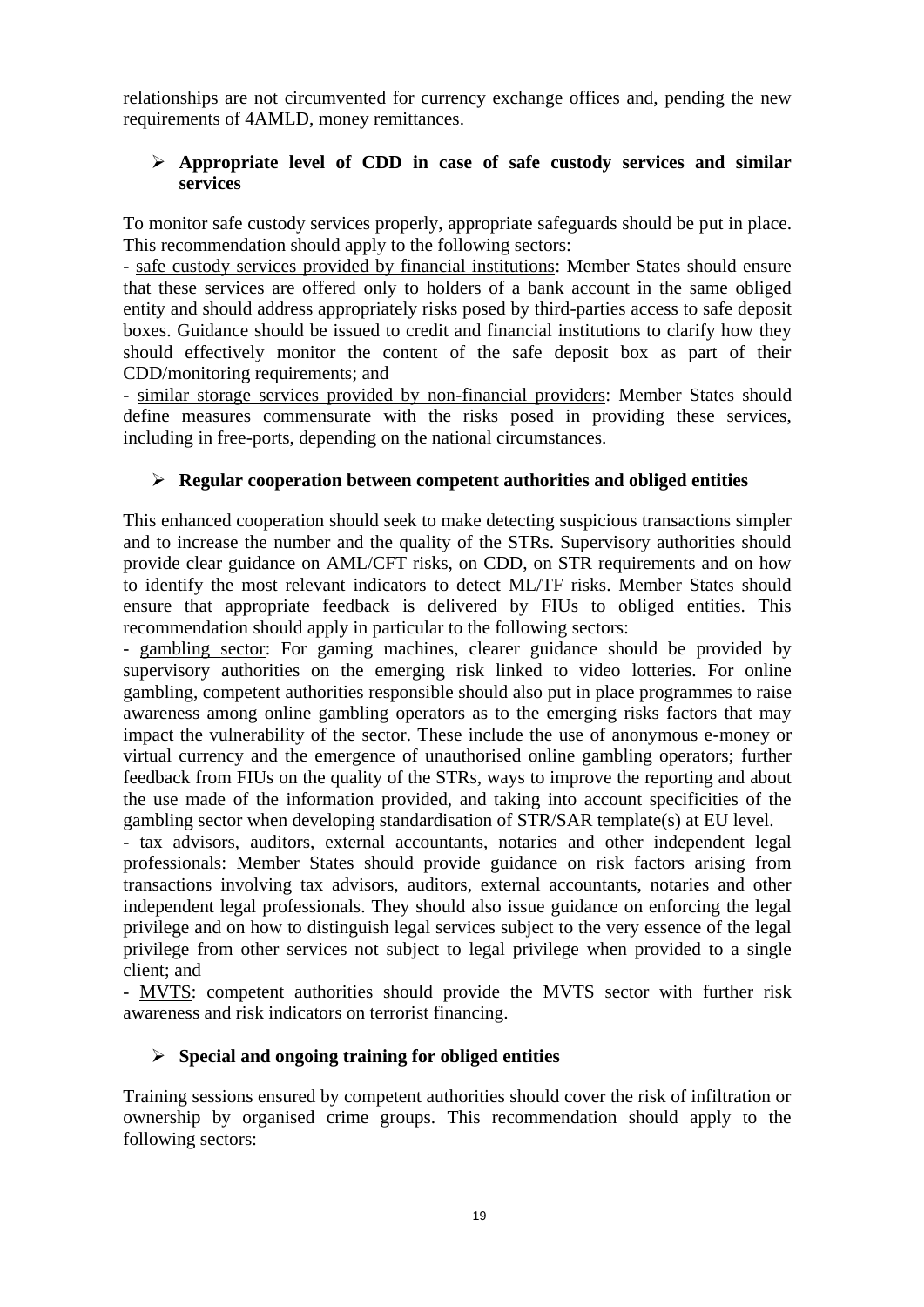- gambling sector: for betting, in addition to staff and compliance officers, Member States should envisage mandatory training sessions for betting retailers focused on appropriate risk assessment of their products/business model

- TCSPs, tax advisors, auditors, external accountants, notaries and other independent legal professionals, service providers related to advice to undertakings on capital structure, industrial strategy and related questions and advice as well as services relating to mergers and the purchase of undertakings: the training sessions and guidance on risk factors should focus on non-face-to-face business relationships, off-shore professional intermediaries, customers or jurisdictions; and complex/shell structures

- real estate: specific trainings should include red flags for cases where several professionals are involved in the real estate transaction (estate agent, legal professional, financial institution); and

- MVTS: obliged entities should provide mandatory trainings to agents to make them aware of their AML/CFT obligations and show them how to detect suspicious transactions.

### **Annual reporting from competent authorities/self-regulatory bodies on the AML/CFT activities of the obliged entities under their responsibilities.**

This reporting obligation will help national authorities conduct their national risk assessments and allow for more proactive actions to deal with weaknesses or failures to comply with AML/CFT requirements in the following sectors:

- real estate: the report should include the number of reports received by the selfregulatory body and the number of reports transmitted to the FIUs when those professionals are reporting via a self-regulatory body; and

- tax advisors, auditors, external accountants, notaries and other independent legal professionals: the report should include the number of on-site inspections carries out by self-regulatory bodies to monitor AML/CFT compliance, the number of reports received by the self-regulatory body and the number of reports transmitted to the FIUs when those professionals are reporting via a self-regulatory body.

## **5. CONCLUSIONS**

The SNRA shows that the EU internal market is still vulnerable to ML/TF risks. Terrorists use a wide range of methods to raise and move funds and criminals employ more complex schemes and take advantage of new opportunities to launder money offered by the appearance of new services and products. Preventing the misuse of the financial system is crucial to limit the capacity of terrorists and criminals to operate and to deprive organised crime of the economic benefits which are the ultimate goal of their illegal activities.

The solid assessment carried out in the last two years has highlighted the need to refine certain elements of the legislative framework and strengthen the capacities of public and private actors to implement their compliance obligations.

Some measures are already being pursued, and the Commission will implement new measures outlined in this report to mitigate the risks appropriately. The Commission invites Member States to implement the recommendations issued in this report expediently. Under Article 6 of 4AMLD, Member States that decide not to apply any recommendations in their national AML/CFT regimes, should notify the Commission of